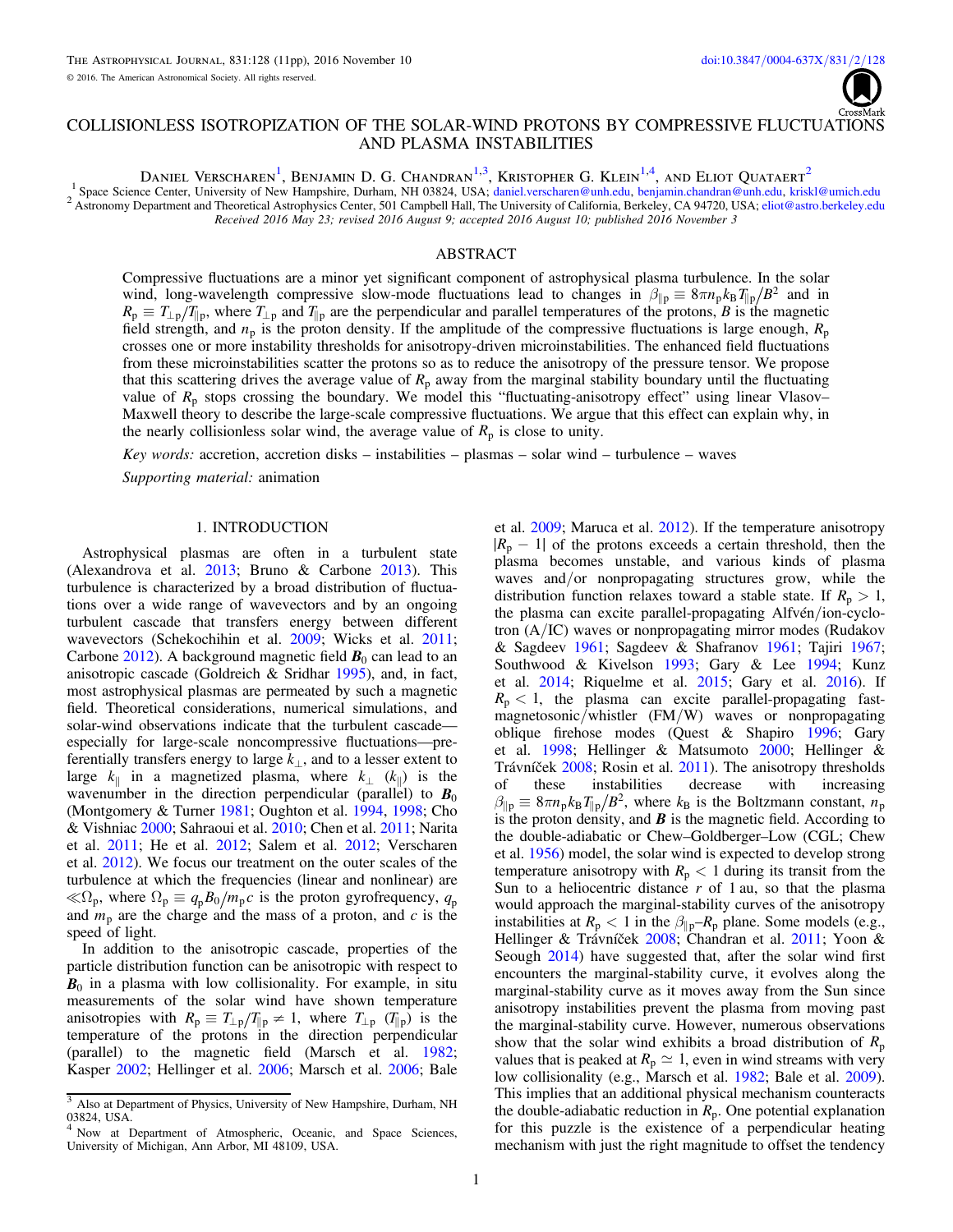<span id="page-1-4"></span>

Figure 1. Damping rates of the IA mode and of the NP mode in numerical solutions obtained with NHDS and from our analytical theory according to Equations ([2](#page-1-3)) and ([4](#page-2-1)). We use the parameters  $T_{\parallel p} = T_{\parallel e}$ ,  $\theta = 88^\circ$ ,  $k_{\parallel}v_A/\Omega_p = 0.001$ , and isotropic temperatures for both species. The numerical damping rates for the IA mode and for the NP mode are equal at  $\beta_{\parallel p} \approx 0.3$ .

of adiabatic expansion to decrease *R*p. We explore an alternative ansatz by investigating the possibility that compressive fluctuations lead to a reduction of the anisotropy away from the instability thresholds.

In this paper, we propose the following basic concept as a mechanism for the collisionless isotropization of the plasma. The expansion of the solar wind in the inner heliosphere  $(r \leq 1$  au) leads to a reduction in the average value of  $R_p$ , which we denote  $R_{0p}$ , and an increase in the equilibrium value of  $\beta_{\parallel p}$ , which we denote  $\beta_{\parallel 0p}$ . The presence of large-scale slowmode fluctuations with amplitude  $\delta$ |**B**| leads to fluctuations in  $R_p$  around  $R_{0p}$ , as well as fluctuations in  $\beta_{\parallel p}$  around  $\beta_{\parallel 0p}$ . At some distance from the Sun,  $R_{0p}$  sufficiently decreases that the fluctuating value of  $R_p$  crosses the threshold for the  $FM/W$ instability. The instability then increases  $R_{0p}$  via pitch-angle scattering until the fluctuating value of  $R_p$  stops crossing the instability threshold. As the plasma expands further, this "fluctuating-anisotropy effect" keeps  $R_{0p}$  at a sizable "distance" from the marginal-stability boundary, in agreement with observations that show that  $R_{0p}$  is close to unity even when collisions are weak. Our work aims to introduce this novel physical mechanism and is largely based on conceptual arguments. In order to test rigorously whether this mechanism is important in the solar wind, additional numerical and observational studies will be necessary.

The goal of our present work is to develop a quantitative description of the limits on  $\beta_{\parallel p}$  and  $R_p$  that are set by the FM/W instability and large-scale compressions with different amplitudes  $\delta$ | $\mathbf{B}$ | $/B_0$ . We note that in other circumstances (e.g., accretion flows in which double-adiabatic compression acts to increase  $R_{0p}$ ), this mechanism could place an upper limit on  $R_{0p}$ through the combined action of compressions and the A/IC instability.

Previous treatments based their analysis on the notion that microscale plasma instabilities triggered by time-dependent fluctuations in the magnetic field strength pin the temperature anisotropy at its marginally stable value (e.g., Schekochihin et al. [2005;](#page-10-27) Schekochihin & Cowley [2006;](#page-10-28) Sharma et al. [2006](#page-10-29); Kunz et al. [2011](#page-10-30)). In contrast, we focus on the possibility that

transient encounters between the time-evolving value of  $R_p$  and an instability threshold drive  $R_{0p}$  toward isotropy.

In Section [2,](#page-1-0) we discuss the nature of kinetic slow modes at different  $\beta_{\parallel p}$  and illustrate the fluctuations in  $R_p$  and  $\beta_{\parallel p}$  for the relevant modes. Section [3](#page-2-0) explains the isotropization mechanism and quantitatively describes the effects of compressive modes on the equilibrium anisotropy. We conclude our presentation in Section [4.](#page-3-0) In Appendices A–[D](#page-4-0), we present the mathematical and numerical framework for our kinetic analysis, illustrate the fluctuating-anisotropy effect using double-adiabatic MHD, discuss the efficiency of pitch-angle scattering by FM/W waves, and analyze the dependence of the isotropization mechanism on the assumed maximum allowable growth rate of the driven microinstabilities.

# 2. SLOW MODES IN KINETIC THEORY

<span id="page-1-0"></span>For simplicity, we model the large-scale compressions as linear waves in a hot, collisionless proton–electron plasma using Vlasov–Maxwell theory. Our use of linear theory is motivated in part by the argument that strongly turbulent fluctuations in a plasma retain certain properties associated with linear modes (Klein et al. [2012;](#page-10-31) Salem et al. [2012;](#page-10-9) Chen et al. [2013](#page-9-11); Howes et al. [2014](#page-10-32)). Observations in the solar wind show that  $\delta n_p$  and  $\delta |B|$  are anticorrelated (Belcher & Davis [1971;](#page-9-12) Bavassano & Bruno [1989;](#page-9-13) Tu & Marsch [1995](#page-10-33); Chernyshov et al. [2008;](#page-9-14) Yao et al. [2011](#page-10-34); Howes et al. [2012](#page-10-35); Klein et al. [2012;](#page-10-31) Kiyani et al. [2013](#page-10-36)), and we consequently take the large-scale compressions to be solutions to the hot-plasma dispersion relation for which  $\delta n_p$  and  $\delta |B|$  are anticorrelated. We refer to such solutions as "kinetic slow modes." We use the approximation  $\delta |\mathbf{B}| \approx \delta \mathbf{B}_{\parallel} = \delta \mathbf{B} \cdot \hat{\mathbf{b}}$ .

There are two types of kinetic slow modes: ion-acoustic (IA) waves and nonpropagating (NP) modes (Howes et al. [2006](#page-10-37); Schekochihin et al. [2009](#page-10-0)). We first describe these modes analytically using a set of approximations that does not apply in its entirety to slow modes in the solar wind. However, we will later relax these approximations and describe these waves numerically for parameters that are relevant to the solar wind.

For an isotropic plasma with proton and electron temperatures  $T_p$  and  $T_e$ , the IA wave can be described analytically in the gyrokinetic approximation given the assumptions that  $k_{\perp} \rho_p \ll 1$ ,  $\omega_r \ll \Omega_p$ ,  $T_e \gg T_p$ , and  $\beta_p \ll 1$ , where  $\rho_p$  is the proton gyroradius,  $\omega_r$  is the real part of the frequency, and  $\beta_p \equiv 8\pi n_p k_B T_p / B_0^2$ . In these limits, the IA dispersion relation yields (Howes et al. [2006](#page-10-37))

<span id="page-1-3"></span><span id="page-1-1"></span>and

$$
\gamma = -|k_{\parallel}|c_{\rm s}\sqrt{\pi} \left(\frac{T_{\rm e}}{2T_{\rm p}}\right)^{3/2} e^{-T_{\rm e}/2T_{\rm p}},\tag{2}
$$

<span id="page-1-2"></span>where  $\gamma$  is the imaginary part of the frequency and (e.g., Stix [1992](#page-10-38); Gary [1993](#page-9-15); Narita & Marsch [2015](#page-10-39))

$$
c_{\rm s} \equiv \sqrt{\frac{k_{\rm B} T_{\rm e}}{m_{\rm p}}}.
$$
 (3)

 $\omega_{\rm r} = k_{\parallel} c_{\rm s}$  (1)

A comparison of Equations  $(1)$  $(1)$  $(1)$  and  $(3)$  $(3)$  $(3)$  with numerical solutions to the hot-plasma dispersion relation reveals that Equation ([1](#page-1-1)) provides a reasonably accurate approximation of the numerical solutions at  $\beta_p \lesssim 1$  even when  $T_e \approx T_p$ .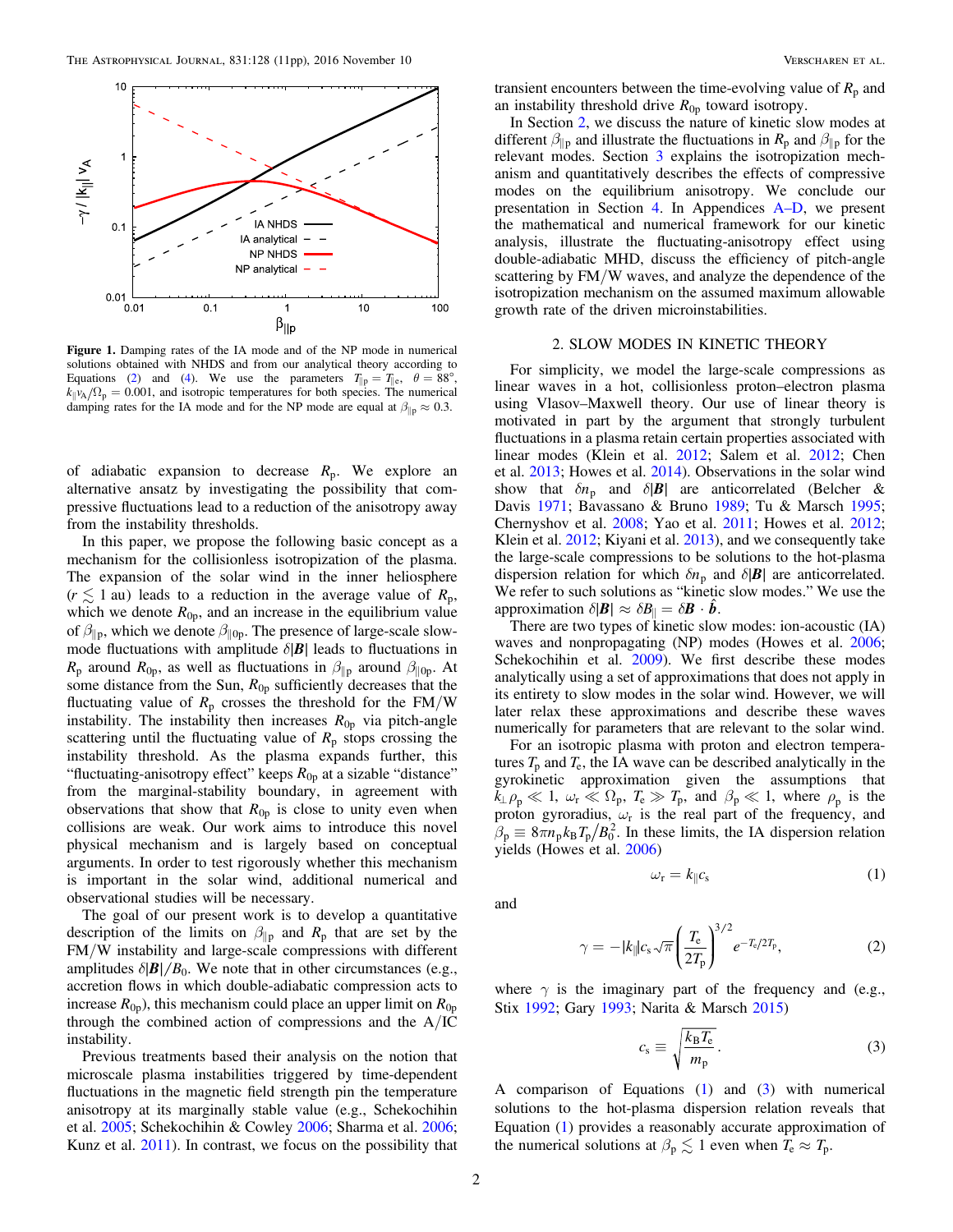<span id="page-2-1"></span>The NP mode can be described analytically in the gyrokinetic approximation given the assumptions that  $k_{\perp} \rho_p \ll 1$ ,  $\omega_r \ll \Omega_p$ , and  $\beta_{\parallel p} \gg 1$ . As shown by Kunz et al. ([2015](#page-10-40)), the NP dispersion relation in these limits yields

$$
\gamma \approx -\frac{|k_{\parallel}|v_{\rm A}}{R_{\rm p}^2 \sqrt{\pi \beta_{\parallel p}}} (1 - \beta_{\perp \rm p} \Delta_{\rm p} - \beta_{\perp \rm e} \Delta_{\rm e}),\tag{4}
$$

where  $\Delta_j \equiv R_j - 1$ ,  $\beta_{\perp j} \equiv \beta_{\parallel j} T_{\perp j}/T_{\parallel j}$ , and  $v_A \equiv B_0 / \sqrt{4\pi n_p m_p}$ is the proton Alfvén speed.<sup>[5](#page-2-2)</sup> We note that the analytical approximation in Equation ([4](#page-2-1)) does not rely on the assumption  $T_e \gg T_p$ .

In Figure [1](#page-1-4), we compare our analytical expressions for  $\gamma$  in Equations ([2](#page-1-3)) and ([4](#page-2-1)) to numerical solutions of the hot-plasma dispersion relation obtained with our New Hampshire Dispersion-relation Solver (NHDS) code (Verscharen et al. [2013b](#page-10-41)). We denote the angle between *k* and  $\mathbf{B}_0$  as  $\theta$  and set  $\theta = 88^\circ$ and  $k_{\parallel}v_A/\Omega_p = 0.001$  $k_{\parallel}v_A/\Omega_p = 0.001$  in Figure 1. We see that the analytical results and the numerical results agree well for the NP mode at large  $\beta_{\parallel p}$ . There is a significant discrepancy between Equation ([2](#page-1-3)) and the numerical solutions since the assumption  $T_{\parallel e} \gg T_{\parallel p}$  is not satisfied in the numerical solution. Using this parameter set, the NP mode has a higher damping rate than the IA mode at  $\beta_{\parallel p} \lesssim 0.3$  and a lower damping rate than the IA mode at  $\beta_{\parallel p} \gtrsim 0.3$ .

If the compressive fluctuations in the solar wind were simply freely decaying slow waves, then at each  $\beta_{\parallel p}$ , the dominant component of the compressions would correspond to the least damped kinetic slow mode—i.e., the IA mode at low  $\beta_{\parallel p}$  and the NP mode at high  $\beta_{\parallel p}$ . In the solar wind, however, nonlinear interactions among noncompressive fluctuations generate compressions, presumably exciting both IA and NP modes, at least to some degree, at all  $\beta_{\parallel p}$ . We thus assume that a nonnegligible fraction of the compressions in the solar wind are in the form of IA modes. The observation of slow modes in the solar wind indicates that Landau damping does not suppress slow-mode turbulence completely. Highly oblique propagation is one possible explanation for the presence of slow modes. An "anti-phase-mixing" effect due to the turbulent background is an alternative explanation (for details, see Schekochihin et al. [2016](#page-10-42)). In addition, proton beams can change the velocity-space gradient of the background distribution at the resonant velocity so that the damping rate is smaller than in the Maxwellian case (Bavassano et al. [2004](#page-9-16)).

Like other fluctuating quantities,  $R_p$  and  $\beta_{\parallel p}$  fluctuate in a plasma wave. If the amplitude  $\delta$ | $\mathbf{B}$ | $/B_0$  of the compressive IA component is large enough, even an initially isotropic plasma can become so anisotropic that it crosses a threshold for an anisotropy-driven instability.<sup>[6](#page-2-3)</sup> Because the microinstabilities grow on length scales and timescales much smaller than the length scales and timescales of the compressive fluctuations at the outer scale of the turbulence, we treat the plasma that is perturbed by the large-scale fluctuations as effectively uniform and static for the purposes of analyzing the microinstabilities (see Marsch & Verscharen [2011](#page-10-43); Verscharen & Marsch [2011](#page-10-44)).

The IA mode and the NP mode "transport" the plasma through the  $\beta_{\parallel p}-R_p$  plane in qualitatively different ways. We

<span id="page-2-4"></span>

Figure 2. Hodogram of a plasma parcel in kinetic theory. The orange curve shows the hodogram for the IA mode with  $\delta$ | $\mathbf{B}$ | $/B_0 = 0.025$ , and the brown curve shows the hodogram for the NP mode with the same  $\delta$ | $\mathbf{B}$ | $/B_0$ . This value for  $\delta$ | $\mathbf{B}$ |/ $\mathbf{B}_0$  is the amplitude for which the IA mode crosses the threshold of the FM/W instability. We use  $\theta = 88^{\circ}$ ,  $k_{\parallel}v_A/\Omega_{\rm p} = 0.001$ ,  $R_{0\rm p} = 0.6$ ,  $T_{\parallel 0\rm p} = T_{\parallel 0\rm e}$ , and  $\beta_{\parallel 0p} = 1$  for both modes. The gray curve shows the hodogram for the NP mode with  $R_{0p} = 1$ ,  $\beta_{\parallel 0p} = 10$ , and  $\delta \frac{|B|}{B_0} = 0.2$ . The other lines show isocontours of constant maximum growth rate  $\gamma_m = 10^{-3} \Omega_p$  for the four different anisotropy-driven instabilities under consideration. The blue circles mark the points  $(\beta_{\parallel 0p}, R_{0p})$ . The maximum growth rate is defined as the largest value of the instability growth rate at any *k*.

illustrate this in Figure [2](#page-2-4), which shows hodograms for both modes. For this figure, we calculate the fluctuating values of both  $R_p$  and  $\beta_{\parallel p}$  using the technique described in [A](#page-4-0)ppendix A for one full wave period (for the IA mode we scan in time and for the NP mode we scan in space) and follow the plasma parcel in parameter space. In the case of the IA mode, an increase in  $R_p$  coincides with a decrease in  $\beta_{\parallel p}$ , leading to hodograms that extend from the upper left to the lower right. For the NP mode, this behavior is different. For example, at  $\beta_{\parallel 0p} \approx 1$  and  $R_{0p} \approx 0.6$ ,  $\beta_{\parallel p}$  barely changes as  $R_p$  fluctuates, while for  $\beta_{\parallel 0p} \approx 10$  and  $R_{0p} \approx 1$  (see the gray line in Figure [2](#page-2-4)),  $R_p$  barely changes as  $\beta_{\parallel p}$  fluctuates, and the hodogram is nearly parallel to the FM/W threshold. Another difference between the two modes is that the fluctuations in  $R_p$  and in  $\beta_{\parallel p}$  are significantly smaller in the NP mode than in the IA mode for a given amplitude  $\delta$ |**B**|/B<sub>0</sub> in the parameter range that we explore. IA modes are, for these reasons, more effective than NP modes at transporting the plasma across the FM/W threshold. Much of our subsequent analysis will thus focus on IA modes as the modes relevant for the isotropization mechanism. The fluctuating-anisotropy effect associated with NP modes may be effective at transporting the plasma across the A/IC threshold, which can be important in other contexts such as accretion flows.

Figure [2](#page-2-4) also shows that the IA mode exhibits a phase shift between  $\beta_{\parallel p}$  and  $R_p$  so that the hodogram is an oval. This effect is negligible for the NP mode. Double-adiabatic MHD provides an intuitive understanding of the fluctuating-anisotropy effect as we show in Appendix [B](#page-7-0). The IA mode and the slow mode in double-adiabatic MHD exhibit similar phasing (see Figure [6](#page-8-0) in Appendix [B](#page-7-0)).

## <span id="page-2-0"></span>3. LIMITS ON TEMPERATURE ANISOTROPY FROM THE FLUCTUATING-ANISOTROPY EFFECT

As the solar wind expands out to 1 au,  $\beta_{\parallel 0p}$  increases and  $R_{0p}$ decreases toward the FM/W instability threshold, denoted

<span id="page-2-2"></span> $\overline{\overline{\phantom{a}}\phantom{\overline{\phantom{a}}}}$  Interestingly, anisotropy can drive the NP mode unstable. The instability criterion is  $\gamma > 0$  in Equation ([4](#page-2-1)), which leads to the mirror-mode instability criterion  $\beta_{\perp \rm p} \Delta_{\rm p} + \beta_{\perp \rm e} \tilde{\Delta}_{\rm e} > 1$  (Kunz et al. [2015](#page-10-40)).<br><sup>6</sup> We concentrate on ion-anisotropy-driven microinstabilities only and neglect

<span id="page-2-3"></span>electron-driven microinstabilities.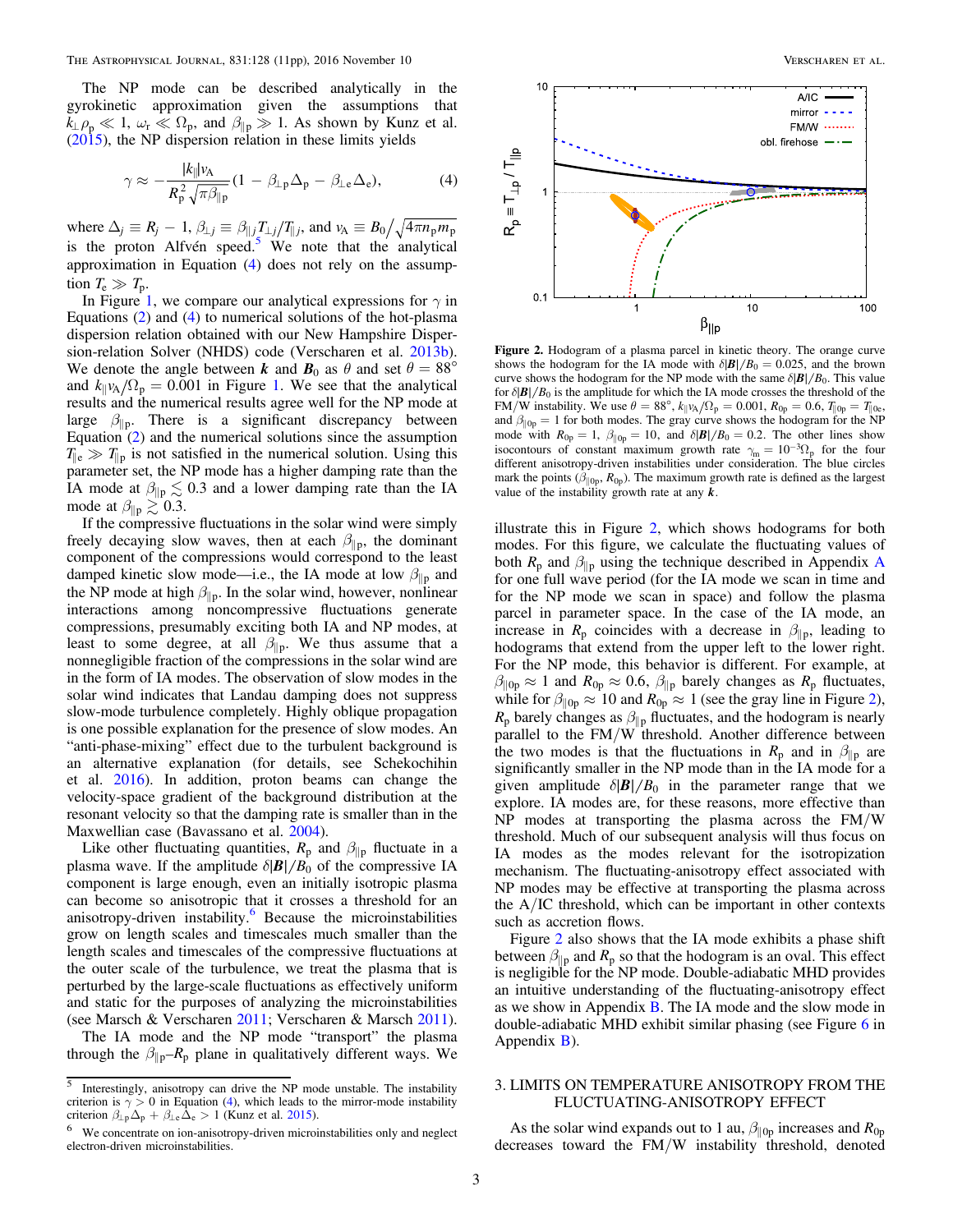$R_{\text{crit}} (\beta_{\parallel p})$ . However, before  $R_{0p}$  reaches  $R_{\text{crit}}$ , the fluctuating value of  $R_p$  is driven below  $R_{crit}$  by large-wavelength, compressive, IA fluctuations. Let us suppose that IA fluctuations would cause  $R_p$  to oscillate approximately as  $R_p = R_{0p} + (\Delta R) \cos(\omega t)$  in the rest frame of some particular plasma parcel if FM/W waves could be ignored, where  $\Delta R > 0$  and  $R_{0p} - \Delta R < R_{crit}$ . Then, accounting for the FM/W instability, when  $R_p$  first drops below  $R_{\text{crit}}$ , FM/W waves grow and cause pitch-angle scattering of the protons. This scattering maintains the condition  $R_p \simeq R_{\rm crit}$  in a selfregulating manner, because the growth rate of the FM/W waves is a rapidly increasing function of  $R_{\text{crit}} - R_{\text{p}}$  when  $R_p < R_{\text{crit}}$ . As the compression from the IA wave continues and  $(\Delta R) \cos(\omega t)$  continues dropping toward its minimum value of  $-\Delta R$ , the ongoing scattering from FM/W waves increases  $R_{0p}$ so that  $R_{0p} + (\Delta R) \cos(\omega t)$  remains  $\approx R_{\text{crit}}$ . Eventually, when the compression reaches its peak and  $cos(\omega t) = -1$ , the pitchangle scattering causes  $R_{0p}$  to reach a value  $\approx R_{\text{crit}} + \Delta R$ . As the IA wave continues to oscillate,  $R_p$  oscillates about its new average value. If the oscillation period is short compared to the expansion time  $\sim r/U$ , where r is the heliocentric distance and U is the solar-wind speed, then  $R_p$  just barely reaches the FM/W instability threshold when the IA wave reaches its next maximum compression. As the plasma parcel travels farther from the Sun, solar-wind expansion continues to drive  $R_{0p}$ toward smaller values, but the above "fluctuating-anisotropy effect" repeats, maintaining  $R_{0p}$  at a distance  $\approx (\Delta R)$  away from  $R_{\text{crit}}$ . If the amplitude of the IA mode is large enough, this effect causes  $R_{0p}$  to be close to 1, even when the plasma is nearly collisionless.

The main assumption that we have made in the above discussion is that the FM/W waves that are excited when  $R_p$ drops just below  $R_{\text{crit}}$  represent only a small fraction of the energy of the driving IA oscillation. If this were not the case, the growth of these FM/W waves would simply damp out the IA wave, leaving  $R_p \simeq R_{\text{crit}}$ . Our assumption amounts to taking the FM/W pitch-angle scattering process to be efficient, in the sense that a small amount of FM/W energy is enough to maintain  $R_p \simeq R_{\text{crit}}$  in the presence of the IA compression. We estimate the validity of this assumption in Appendix [C](#page-8-1).

Figure [3](#page-3-1) shows the minimum value of  $R_{0p}$  that the plasma can reach at a given amplitude  $\delta$ |**B**| / B<sub>0</sub> of the large-scale IA wave such that the oscillating value of  $R_p$  just reaches the  $FM/W$  instability threshold, which we define as the value of  $R_p$ at each  $\beta_{\parallel p}$  at which the maximum FM/W growth rate  $\gamma_m$  is  $10^{-3} \Omega_p$ . We use the methods described in [A](#page-4-0)ppendix A to create this figure. As an example, for the case in which  $\beta_{\parallel 0p} = 1$  and  $\delta$ |*B*| $/B_0 = 0.04$ , the fluctuating-anisotropy effect causes  $R_{0p}$  to be  $\approx 0.9$ , as illustrated by the orange curve in Figure [3.](#page-3-1) Without the compressive fluctuations, the plasma would be able to reach values of  $R_{0p}$  around 0.2 before it triggers the FM/W instability. The larger the amplitude is, the more efficiently the compressive IA fluctuations reduce the average temperature anisotropy and counteract the generation of anisotropy due to the expansion of the solar wind. Figure [3](#page-3-1) shows that, for IA fluctuations with a fixed  $\delta$ | $\mathbf{B}$ | $/B_0$ , this isotropization mechanism becomes more efficient as  $\beta_{\parallel 0p}$  increases, since the threshold value of  $R_p$  for the FM/W instability approaches 1. We show the same plots as Figure  $3$  in Appendix  $D$  for a different assumed value of  $\gamma_m$ .

At sufficiently large  $\delta$ |*B*| $/B_0$ , the fluctuating value of  $R_p$ crosses both the FM/W and A/IC thresholds. The pitch-angle

<span id="page-3-1"></span>

Figure 3. Permitted values of  $R_{0p}$  after the reduction of the plasma anisotropy by the combined action of microinstabilities and compressive large-wavelength fluctuations. The colored dashed lines show the value of  $R_{0p}$  for which the oscillating value of *R*<sup>p</sup> barely reaches the FM/W instability threshold  $(\gamma_m = 10^{-3} \Omega_p)$  given the assumed value of  $\delta |\mathbf{B}| / B_0$ . In addition, we show the thresholds of the four anisotropy instabilities with  $\gamma_m = 10^{-3} \Omega_p$ . The black triangles show the point on each curve above which the IA mode with the given amplitude causes the plasma to cross the thresholds for both the FM/W and A/ IC modes.

scattering experienced by the protons then alternates between increasing  $R_{0p}$  and decreasing  $R_{0p}$ , and  $R_p$  oscillates about a time-averaged value of order unity. This double-instability regime arises along the colored dashed curves in Figure [3](#page-3-1) above the filled black triangles. If the entire curve lies above its associated black triangle (e.g., the green line in Figure [3](#page-3-1)), every point along the curve is in the double-instability regime. We do not extend the green curve down to  $R_p = 0.1$  because the plasma reaches  $\beta_{\parallel p} < 0$  or  $R_p < 0$  at some point during the IA oscillation for  $\delta$ |*B*|/**B**<sub>0</sub> = 0.05 and  $R_{0p} \le 0.4$ .

### 4. DISCUSSION AND CONCLUSIONS

<span id="page-3-0"></span>In this paper, we explore how long-wavelength compressive fluctuations and short-wavelength temperature-anisotropy instabilities work together to isotropize a weakly collisional plasma such as the solar wind. As the solar wind flows away from the Sun in the inner heliosphere, solar-wind expansion acts to increase the average value of  $\beta_{\parallel p}$  and decrease the average value of the protons' perpendicular-to-parallel temperature ratio  $R_p$  (denoted  $\beta_{\parallel 0p}$  and  $R_{0p}$ , respectively). In addition, fluctuations in B and  $n_p$  on timescales  $\gg \Omega_p^{-1}$  lead to fluctuations in  $\beta_{\parallel p}$  and  $R_p$  about their average values. If the fluctuating value of  $R_p$  within some plasma parcel crosses the FM/W instability threshold  $R_{\text{crit}}$ , FM/W instabilities grow rapidly and cause pitch-angle scattering of the protons. This pitch-angle scattering prevents the instantaneous value of  $R_p$ from dropping much below  $R_{\text{crit}}$  and, we argue, simultaneously raises the time-averaged value of  $R_p$  within that plasma parcel. Averaged over several periods and/or wavelengths of the large-scale compressive fluctuations, this process maintains *R*0p at a "distance" from the FM/W instability threshold in the  $\beta_{\parallel p} - R_p$  plane. This distance increases with increasing  $\delta |B| / B_0$ . In essence, we argue that  $R_{0p}$  takes on that value for which the fluctuating value of  $R_p$  just barely crosses the FM/W threshold.

To analyze this "fluctuating-anisotropy" effect quantitatively, we model the large-scale compressive fluctuations as linear ion-acoustic waves, whose properties we obtain using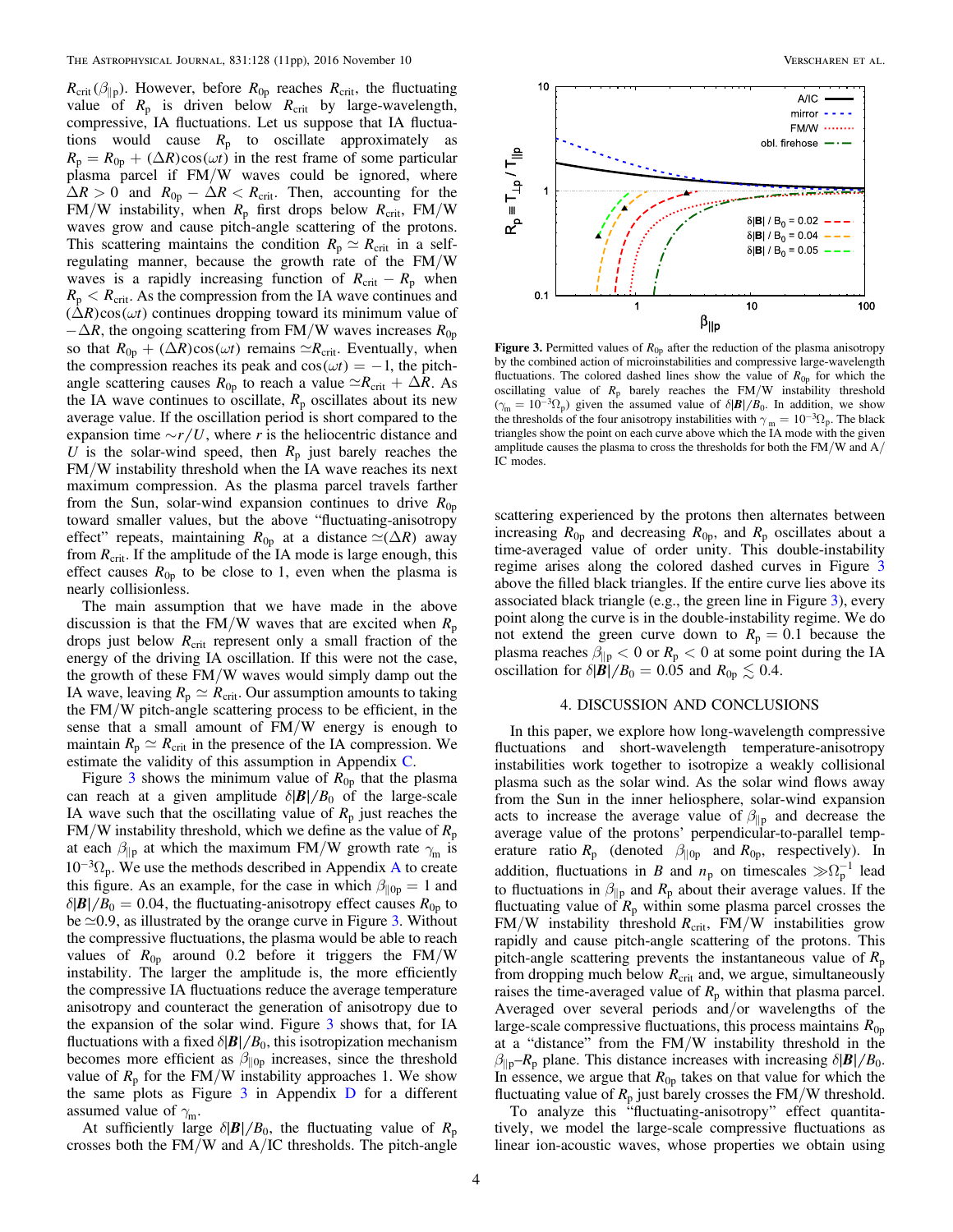numerical solutions to the hot-plasma dispersion relation for a collisionless plasma, supplemented by the mathematical and numerical framework developed in Appendix [A](#page-4-0). Figure [3](#page-3-1) displays the central result of this work, showing the lower limits set on  $R_{0p}$  by the fluctuating-anisotropy effect for a variety of assumed  $\delta$ |**B**| / B<sub>0</sub> values. This figure shows that for  $\delta$ |*B*| / *B*<sub>0</sub>  $\approx$  0.04 and for  $\beta_{\parallel p} \gtrsim$  0.7 (typical values for the near-Earth solar wind), the fluctuating-anisotropy effect increases  $R_{0p}$  to values between  $\simeq 0.6$  and 1, well above the FM/W instability threshold and broadly consistent with solar-wind observations.[7](#page-4-1) Nonlinear effects in the solar wind may alter the phase relations between  $n_p$ ,  $T_{\perp p}$ , and  $T_{\parallel p}$ , leading to some modification of the curves in Figure  $\overline{3}$ . The quantification of such modifications, however, is beyond the scope of this work.

Because  $\delta$ |**B**|/B<sub>0</sub> need only be  $\approx 0.04$  for the IA-wave component of the compressive fluctuations, whereas  $\delta$ |**B**|/**B**<sub>0</sub> is typically  $\approx 0.1$  in the solar wind, the IA waves only need to account for a minority fraction of the compressive energy in order for the fluctuating-anisotropy effect to explain the observed values of  $R_{0p}$ . The observation of pressure-balanced structures (PBSs) in the solar wind (Burlaga & Ogilvie [1970](#page-9-18); Vellante & Lazarus [1987](#page-10-45); Burlaga et al. [1990](#page-9-19); Zank et al. [1990](#page-10-46); Marsch & Tu [1993](#page-10-47); Tu & Marsch [1994](#page-10-48); Ghosh et al. [1998](#page-10-49); Bavassano et al. [2004](#page-9-16); Yao et al. [2011,](#page-10-34) [2013a](#page-10-50), [2013b](#page-10-51); Narita & Marsch [2015](#page-10-39)) suggests that IA modes indeed account for only a minority of the total compressive energy, because IA waves perturb the total pressure, whereas NP modes are associated with approximate total-pressure balance in the limit  $k_{\parallel} \rightarrow 0$ . Future observational studies to constrain the IA fraction in the solar wind will be important for further testing of the importance of the fluctuating-anisotropy effect in the solar wind.

If the fluctuations in  $R_p$  and  $\beta_{\parallel p}$  are dominated by IA fluctuations, as we have assumed, then there will be comparatively few data points in the lower left corner of Figure [2](#page-2-4), where both  $R_p$  and  $\beta_{\parallel p}$  are small, because of the anticorrelation between the fluctuations in  $R_p$  and  $\beta_{\parallel p}$ . This could explain the observed lack of measurements in this regime in the solar wind.

We note at this point that this isotropization mechanism is relevant for all collisionless turbulent plasmas as long as the frequency of the turbulent fluctuations is small compared to  $\Omega_p$ , and  $\beta_{\parallel p}$  and  $\delta$ **|B**|/B<sub>0</sub> are large enough. Astrophysical plasmas that frequently fulfill these requirements include the solar wind and low-luminosity accretion disks. Astrophysical shear flows, for example, can create anisotropies with  $R_{0p} > 1$  (Kunz et al. [2014](#page-10-20); Riquelme et al. [2015](#page-10-21)). In the presence of compressive fluctuations, the isotropization mechanism described here can limit this equilibrium anisotropy to values that are significantly below the thresholds for the A/IC and mirror-mode instabilities. By reducing the fraction of the time that the plasma spends at or beyond the instability threshold, this effect could reduce the growth rate of plasma instabilities that inhibit thermal conduction.

Kinetic plasma simulations such as hybrid, particle-in-cell, or Vlasov-kinetic models are capable of simulating the mechanism we describe. For example, Hellinger et al. ([2015](#page-10-52)) have carried out two-dimensional expanding-box hybrid simulations of solar wind turbulence that track the evolving temperature anisotropy of the plasma. Future simulations of this type in three dimensions would incorporate both the full turbulent dynamics and the efficient pitch-angle scattering by the parallel FM/W instability, leading to an important test of the fluctuating-anisotropy effect (see also Laveder et al. [2011](#page-10-53); Servidio et al. [2014](#page-10-54), [2015](#page-10-55)). Numerical simulations can also test our argument that, when large-wavelength compression causes a plasma parcel to cross the FM/W threshold, the resulting amplification of FM/W fluctuations leads to pitch-angle scattering that increases  $R_{0p}$  until the fluctuating value of  $R_p$ stops crossing the FM/W threshold.

It is possible that there are interesting differences in the physics of this isotropization mechanism depending on the primary velocity-space instabilities that are excited. For example, the mirror instability largely conserves the magnetic moment unless the mirrors reach large amplitudes  $\delta$ |*B*| $/B_0 \sim 1$ , while the A/IC and FM/W instabilities lead to pitch-angle scattering even at low amplitudes (e.g., Kunz et al. [2014](#page-10-20); Riquelme et al. [2015](#page-10-21)).

Our approach can be extended to a general "fluctuatingmoment theory" by incorporating fluctuations in other plasma bulk parameters due to large-scale compressive fluctuations and investigating their impact on kinetic instabilities. For example, fluctuations in the relative drift speed between alpha particles and protons, as well as fluctuations in their temperature anisotropy, can lead to the excitation of beam instabilities at average drift speeds below the classical thresholds of these instabilities (see Verscharen & Chandran [2013;](#page-10-56) Verscharen et al. [2013a](#page-10-57)) and thus to limits on the beam speed that are lower than predicted by linear theory. The development of this theory is beyond the scope of this work.

We appreciate helpful discussions with Phil Isenberg and Peter Gary. This work was supported by NASA grant NNX15AI80G, NASA grant NNX16AG81G, NSF/SHINE grant AGS-1460190, NSF/SHINE grant AGS-1258998, NSF grant PHY-1500041, and NSF grant AGS-1331355. E.Q. was supported by NSF grant AST-1333612, a Simons Investigator Award from the Simons Foundation, and the David and Lucile Packard Foundation.

## <span id="page-4-0"></span>APPENDIX A KINETIC-THEORY TREATMENT OF THE LARGE-SCALE COMPRESSIONS

In this appendix, we first discuss the thresholds of the four anisotropy-driven instabilities under consideration and then develop the mathematical and numerical framework for our kinetic treatment. For the purpose of our analysis, we describe the fluctuations in different bulk parameters with the help of linear theory. In all of our calculations, we use  $v_A/c = 10^{-4}$ .

### A.1. Instability Thresholds

<span id="page-4-2"></span>Previous calculations have determined fits for isocontours of constant growth rates of the  $A/IC$ , mirror,  $FM/W$ , and oblique firehose instabilities in the  $\beta_{\parallel p} - R_p$  plane. We use fits of the form

$$
R_{\rm p} = 1 + \frac{a}{(\beta_{\parallel \rm p} - c)^b} \tag{5}
$$

<span id="page-4-1"></span><sup>&</sup>lt;sup>7</sup> Because of the fluctuations in  $R_p$  and  $\beta_{\parallel p}$  induced by long-wavelength compressive fluctuations, plasma measurements taken with a cadence that is short compared to the periods of the compressive waves will exhibit a broad distribution of  $R_p$  and  $\beta_{\parallel p}$  values.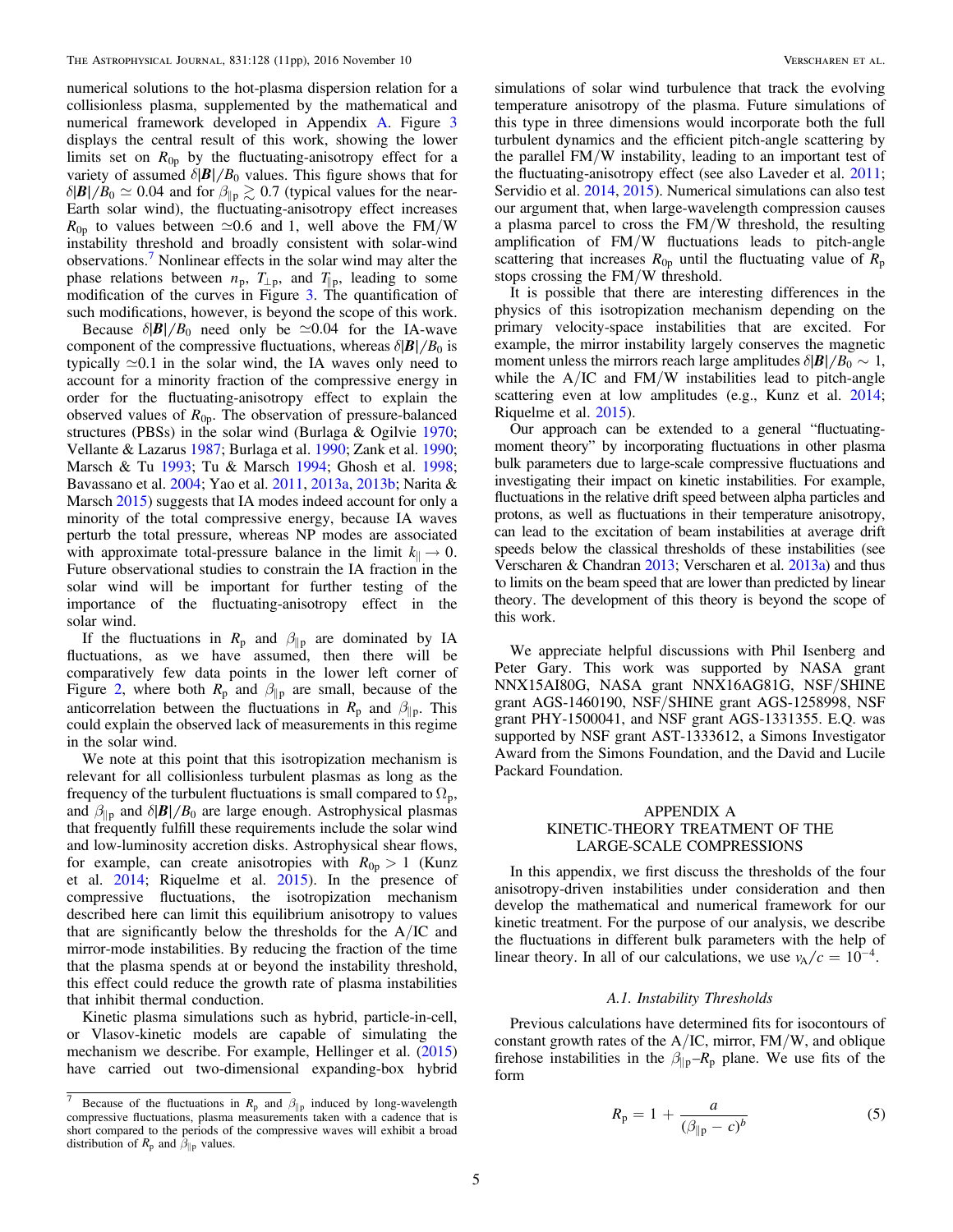<span id="page-5-1"></span>Table 1 Fit Parameters for Isocontours of Constant  $\gamma_m = 10^{-2} \Omega_p$ ,  $\gamma_m = 10^{-3} \Omega_p$ , and  $\gamma_m = 10^{-4} \Omega_p$  for Use in Equation ([5](#page-4-2))

| Instability                  | a                                         | h     | c        |
|------------------------------|-------------------------------------------|-------|----------|
|                              | $\gamma_{\rm m} = 10^{-2} \Omega_{\rm p}$ |       |          |
| $A/IC$ instability           | 0.649                                     | 0.400 | $\theta$ |
| Mirror-mode instability      | 1.040                                     | 0.633 | $-0.012$ |
| FM/W instability             | $-0.647$                                  | 0.583 | 0.713    |
| Oblique firehose instability | $-1.447$                                  | 1.000 | $-0.148$ |
|                              | $\gamma_{\rm m} = 10^{-3} \Omega_{\rm p}$ |       |          |
| $A/IC$ instability           | 0.437                                     | 0.428 | $-0.003$ |
| Mirror-mode instability      | 0.801                                     | 0.763 | $-0.063$ |
| FM/W instability             | $-0.497$                                  | 0.566 | 0.543    |
| Oblique firehose instability | $-1.390$                                  | 1.005 | $-0.111$ |
|                              | $\gamma_{\rm m} = 10^{-4} \Omega_{\rm p}$ |       |          |
| $A/IC$ instability           | 0.367                                     | 0.364 | 0.011    |
| Mirror-mode instability      | 0.702                                     | 0.674 | $-0.009$ |
| FM/W instability             | $-0.408$                                  | 0.529 | 0.410    |
| Oblique firehose instability | $-1.454$                                  | 1.023 | $-0.178$ |

with the fit parameters  $a$ ,  $b$ , and  $c$  for constant maximum growth rates  $\gamma_m = 10^{-2} \Omega_p$ ,  $\gamma_m = 10^{-3} \Omega_p$ , and  $\gamma_m = 10^{-4} \Omega_p$ .<sup>[8](#page-5-0)</sup> We determine these thresholds with the numerical solvers NHDS (Verscharen et al. [2013b](#page-10-41)) and PLUME (Klein & Howes [2015](#page-10-58)). We show the fit parameters that result from this calculation in Table [1.](#page-5-1) Maruca et al. ([2012](#page-10-15)) give fit parameters for  $\gamma_{\rm m} = 10^{-2} \Omega_{\rm p}$  using fits of the same form as Equation ([5](#page-4-2)) for a plasma containing alpha particles. The thresholds of the A/IC, the FM/W, and the oblique firehose instabilities in the case with isotropic alpha particles are slightly larger in general than in the case without alpha particles, while the mirror-mode threshold is about equal for both cases.

#### A.2. Fluctuations in the Distribution Function

For all fluctuating quantities A, we introduce the notation  $A(r, t) = Ae^{ikr - i\omega t}$  with the complex amplitude A. The real part of  $A(r, t)$  is the associated observable. Linearizing the Vlasov equation in cylindrical coordinates ( $v_{\perp}$ ,  $v_{\parallel}$ ,  $\phi$ ) leads to an expression for the first-order perturbation of the distribution function:

<span id="page-5-2"></span>
$$
\delta f_{\rm p}(\mathbf{r}, t) = -\frac{q_{\rm p}}{m_{\rm p}} e^{ik \cdot \mathbf{r} - i\omega t} \int_0^{+\infty} d\tau e^{i\beta} \left\{ E_x U \cos(\phi + \Omega_{\rm p}\tau) + E_y U \sin(\phi + \Omega_{\rm p}\tau) + E_z \left[ \frac{\partial f_{\rm 0p}}{\partial v_{\parallel}} - V \cos(\phi + \Omega_{\rm p}\tau) \right] \right\}
$$
\n(6)

 $(Stix 1992)$  $(Stix 1992)$  $(Stix 1992)$ , where

$$
\beta \equiv -\frac{k_{\perp}v_{\perp}}{\Omega_{\rm p}} [\sin(\phi + \Omega_{\rm p}\tau) - \sin\phi] + (\omega - k_{\parallel}v_{\parallel})\tau, \quad (7)
$$

$$
U \equiv \frac{\partial f_{0p}}{\partial v_{\perp}} + \frac{k_{\parallel}}{\omega} \left( v_{\perp} \frac{\partial f_{0p}}{\partial v_{\parallel}} - v_{\parallel} \frac{\partial f_{0p}}{\partial v_{\perp}} \right), \tag{8}
$$

$$
V \equiv \frac{k_{\perp}}{\omega} \left( v_{\perp} \frac{\partial f_{0p}}{\partial v_{\parallel}} - v_{\parallel} \frac{\partial f_{0p}}{\partial v_{\perp}} \right), \tag{9}
$$

and  $E_x$ ,  $E_y$ , and  $E_z$  are the components of the electric-field vector. We assume that the background distribution function is bi-Maxwellian,

$$
f_{0p} = \frac{1}{\pi^{3/2} w_{\perp 0p}^2 w_{\parallel 0p}} \exp\left(-\frac{v_{\perp}^2}{w_{\perp 0p}^2} - \frac{v_{\parallel}^2}{w_{\parallel 0p}^2}\right),
$$
 (10)

 $\overline{a}$ 

where the thermal speeds are defined as  $w_{\perp 0p} \equiv \sqrt{2k_B T_p / m_p}$ and  $w_{\parallel 0p} \equiv \sqrt{2k_B T_p / m_p}$ . Using the Bessel-function identity

$$
e^{-i\zeta\sin(\phi+\Omega_{\mathfrak{p}}\tau)} = \sum_{n=-\infty}^{+\infty} e^{-in(\phi+\Omega_{\mathfrak{p}}\tau)} J_n(\zeta)
$$
 (11)

<span id="page-5-3"></span>for the Bessel function  $J_n$  of the order n allows us to simplify the integral in Equation  $(6)$  $(6)$  $(6)$ . This yields

$$
\delta f_{\rm p}(\mathbf{r}, t) = -\frac{q_{\rm p}}{m_{\rm p}} e^{i\zeta \sin \phi + i\boldsymbol{k} \cdot \mathbf{r} - i\omega t} \sum_{n=-\infty}^{+\infty} J_n(\zeta) e^{-in\phi}
$$
  

$$
\times \left[ E_x U \frac{a_{\rm p}}{\Omega_{\rm p}^2 - a_{\rm p}^2} \left( i \cos \phi - \frac{\Omega_{\rm p}}{a_{\rm p}} \sin \phi \right) + E_y U \frac{a_{\rm p}}{\Omega_{\rm p}^2 - a_{\rm p}^2} \left( i \sin \phi + \frac{\Omega_{\rm p}}{a_{\rm p}} \cos \phi \right) - \frac{iE_z}{a_{\rm p}} \frac{\partial f_{0\rm p}}{\partial v_{\parallel}}
$$
  

$$
- E_z V \frac{a_{\rm p}}{\Omega_{\rm p}^2 - a_{\rm p}^2} \left( i \cos \phi - \frac{\Omega_{\rm p}}{a_{\rm p}} \sin \phi \right) \right], \qquad (12)
$$

where

$$
a_{\rm p} \equiv n\Omega_{\rm p} - \omega + k_{\parallel}v_{\parallel} \tag{13}
$$

<span id="page-5-4"></span>and  $\zeta \equiv k_{\perp} v_{\perp} / \Omega_p$ .

We evaluate the distribution function

$$
f_{\rm p}(\mathbf{r}, t) = f_{0\rm p} + \delta f_{\rm p}(\mathbf{r}, t) \tag{14}
$$

using Equation ([12](#page-5-3)) with  $\omega$  determined from the hot-plasma dispersion relation and with the ratios between  $E_x$ ,  $E_y$ , and  $E_z$  determined from the wave equation,  $\mathbf{n} \times (\mathbf{n} \times \mathbf{E}) +$  $\epsilon E = 0$ , where  $n \equiv kc/\omega$  and  $\epsilon$  is the hot-plasma dielectric tensor (Stix [1992](#page-10-38)). We show isosurfaces of the proton distribution function according to Equation ([14](#page-5-4)) for an IA mode with  $\delta$ | $B$ | $/B$ <sub>0</sub> = 0.1 in Figure [4](#page-6-0). We see that both the position of the center of the distribution function along  $B_0$  and the temperature anisotropy (i.e.,  $R_p$ ) change with the wave phase. The distribution function moves up and down along the background magnetic-field direction. It also changes its width along the field direction and across the field direction during one wave period. In the following sections, we will quantify these effects. For this and the following kinetic calculations, we

<span id="page-5-0"></span><sup>&</sup>lt;sup>8</sup> The value for  $\gamma_m$  is somewhat arbitrary; however, comparisons between observations and theory show that isocontours with  $\gamma_m$  between  $10^{-3} \Omega_p$  and  $10^{-2}\Omega_p$  describe accurate limits for plasma parameters in the solar wind (e.g., Kasper [2002;](#page-10-12) Hellinger et al. [2006;](#page-10-13) Bale et al. [2009;](#page-9-5) Maruca et al. [2012;](#page-10-15) Bourouaine et al. [2013](#page-9-20)). We choose  $\gamma_m = 10^{-3} \Omega_p$ . We provide fit parameters for  $\gamma_m = 10^{-4} \Omega_p$  and  $\gamma_m = 10^{-2} \Omega_p$  since we show results for these maximum growth rates in Appendix [D.](#page-9-17)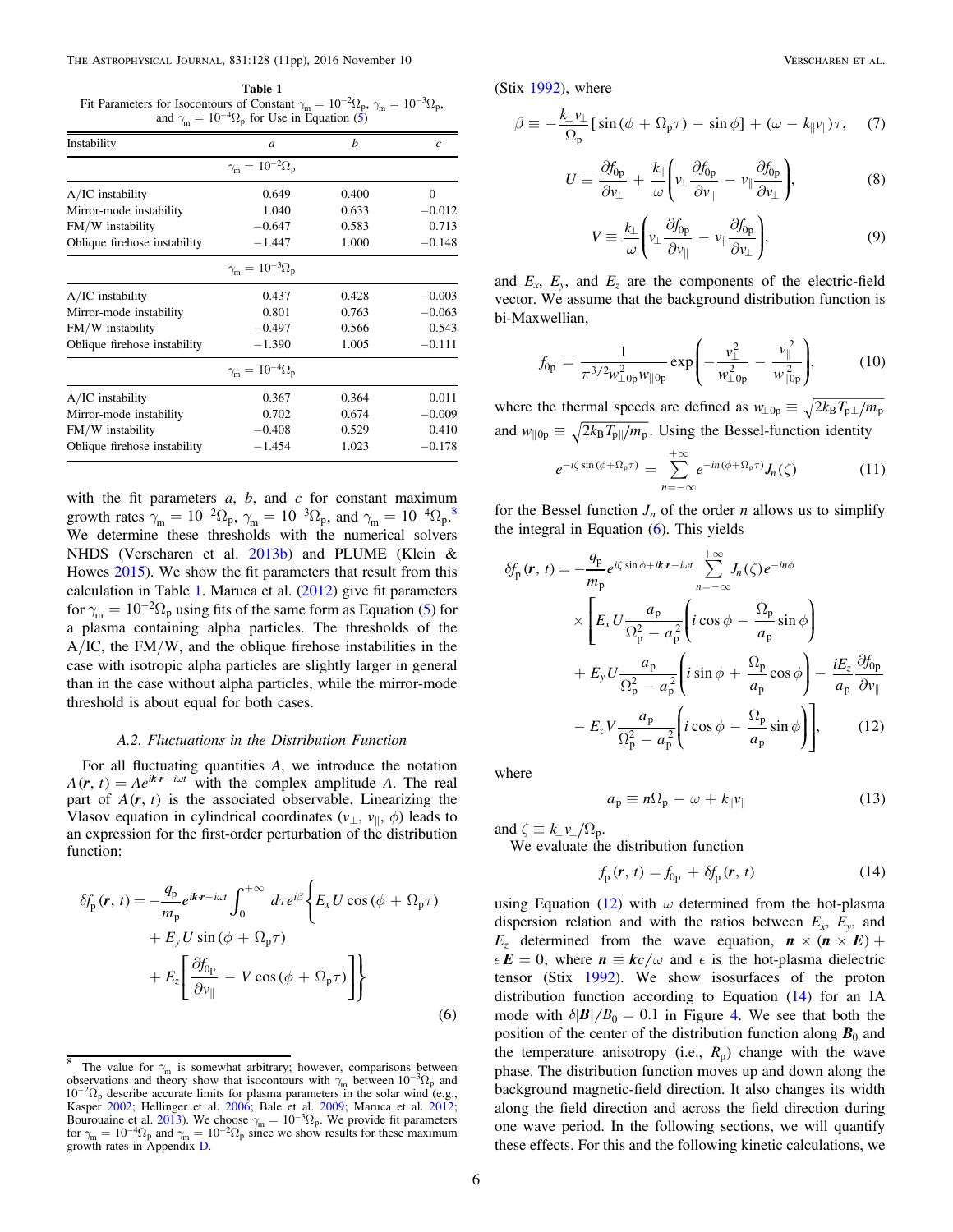<span id="page-6-0"></span>

Figure 4. Isosurfaces of the proton distribution function in an IA wave with  $\theta = 88^\circ$ ,  $\delta |\mathbf{B}| / B_0 = 0.1$ ,  $\beta_{\parallel 0p} = 1$ ,  $T_{\parallel 0e} = T_{\parallel 0p}$ , and  $k_{\parallel} v_A / \Omega_p = 0.001$  at  $\mathbf{r} = 0$ . The figure shows the distribution function at time  $t = 0$ ,  $t = T/4$ ,  $t = T/2$ , and  $t = 3T/4$ , where  $T = 2\pi/\omega_r$  is the wave period. The direction of the background magnetic field is along the vertical axis, and the boxes span over  $2v<sub>A</sub>$  in all directions. We include the effects of the large-scale compressions only and neglect the excitation of microinstabilities by the fluctuating bulk parameters and wave damping.

(An animation of this figure is available.)

choose  $k_{\parallel}v_A/\Omega_{\rm p} = 0.001$ ,  $T_{\parallel 0e} = T_{\parallel 0p}$ , and  $\theta = 88^\circ$  in order to avoid strong Landau damping of the IA mode.

#### A.3. Density Fluctuations

<span id="page-6-4"></span>The numerical solver NHDS for the hot-plasma dispersion relation (Verscharen et al. [2013b](#page-10-41)) allows us to determine the value of the complex quantity  $\xi$  in

$$
\frac{\delta n_{\rm p}}{n_{\rm 0p}} = \xi \frac{\delta |\mathbf{B}|}{B_0} \tag{15}
$$

for any kinetic mode by using the continuity equation for electrical charge in Fourier space. The continuity equation connects the fluctuation amplitude of the density with the fluctuation amplitude of the electric field:

$$
\frac{\delta n_{\rm p}}{n_0} = -i \frac{\Omega_{\rm p}}{\omega_{\rm p}^2} \mathbf{k} \cdot \chi_{\rm p} \frac{c \mathbf{E}}{\mathbf{B}_0},\tag{16}
$$

where  $\omega_p \equiv \sqrt{4\pi n_{0p} q_p^2/m_p}$  is the plasma frequency and  $\chi_p$  is the susceptibility tensor of the protons (Stix [1992](#page-10-38)). Faraday's law and the numerically obtained relative ratios of the electricfield components then allow us to calculate  $\xi$ .

In Appendix [B](#page-7-0), we determine the value of  $\xi$  in the framework of isotropic MHD. The result is given in Equation ([34](#page-8-2)). We compare the numerical results for  $\xi$  obtained from NHDS with the results from MHD in Figure [5](#page-6-1) for the

<span id="page-6-1"></span>

Figure 5. Comparison of results for∣*x*∣ from MHD (Equation ([34](#page-8-2))) and from the solver of the kinetic hot-plasma dispersion relation NHDS for  $R_{0p} = R_{0e} = 1$ and  $T_{\parallel 0e} = T_{\parallel 0p}$ . For the MHD solutions, we use  $\kappa = 5/3$ . Note that  $\text{Re}(\xi) < 0$ everywhere and Im( $\xi$ )  $\ll$  Re( $\xi$ ) with Im( $\xi$ ) = 0 for the MHD case. In the kinetic case, the plot shows the results for the IA mode as the curve that extends from small  $\beta_{\parallel 0p}$  to  $\beta_{\parallel 0p} = 15$  and the results for the NP mode as the curve that extends from  $\beta_{\parallel 0p} = 0.3$  to large  $\beta_{\parallel 0p}$ .

different types of slow modes. We plot  $|\xi|$  as a function of  $\beta_{\parallel 0p}$ for three different angles  $\theta$  in the MHD solution and for both the IA mode and the NP mode in the kinetic solution for  $\theta = 88^\circ$ . We evaluate  $\xi$  at the wavenumber  $k_{\parallel} = 0.001 v_A / \Omega_p$ . The absolute value of  $\xi$  decreases with increasing  $\beta_{\parallel 0p}$  in all cases shown in Figure [5](#page-6-1). This means that the density fluctuations are in general greater at smaller  $\beta_{\parallel 0p}$  when the amplitude  $\delta$ |**B**|/B<sub>0</sub> is fixed. The different behavior for the MHD and the kinetic solutions shows the difference in polarization properties between MHD and kinetic theory. In general, the IA mode has a larger ∣*x*∣ than the NP mode in this range of parameters.

### A.4. Temperature-anisotropy Fluctuations

The temperature anisotropy  $R_p$  is also a bulk-parameter polarization property that varies periodically in the presence of a slow mode. In this section, we derive the fluctuation amplitude of the temperature anisotropy in linear kinetic theory.

<span id="page-6-2"></span>In our normalization  $(\int f_{0p} d^3 v = 1)$ , we find for the perpendicular (parallel) background thermal speed  $w_{\perp 0p}$  ( $w_{\parallel 0p}$ )

$$
w_{\perp 0p}^2 \equiv \iiint f_{0p} v_{\perp}^3 dv_{\perp} dv_{\parallel} d\phi \qquad (17)
$$

and

$$
w_{\parallel 0p}^2 \equiv 2 \iiint f_{0p} v_{\parallel}^2 v_{\perp} dv_{\perp} dv_{\parallel} d\phi. \tag{18}
$$

We define the fluctuations in the perpendicular (parallel) thermal speed  $\delta w_{\perp p}$  ( $\delta w_{\perp p}$ ) accordingly as

$$
\delta w_{\perp p}^2 \equiv \iiint \delta f_p \ v_\perp^3 dv_\perp \ dv_{\parallel} \ d\phi \tag{19}
$$

<span id="page-6-3"></span>and

$$
\delta w_{\parallel p}^2 \equiv 2 \iiint \delta f_p v_{\parallel}^2 v_{\perp} dv_{\perp} dv_{\parallel} d\phi. \tag{20}
$$

We neglect fluctuating bulk motions in the parallel and perpendicular directions since these lead to small (infinitesimal)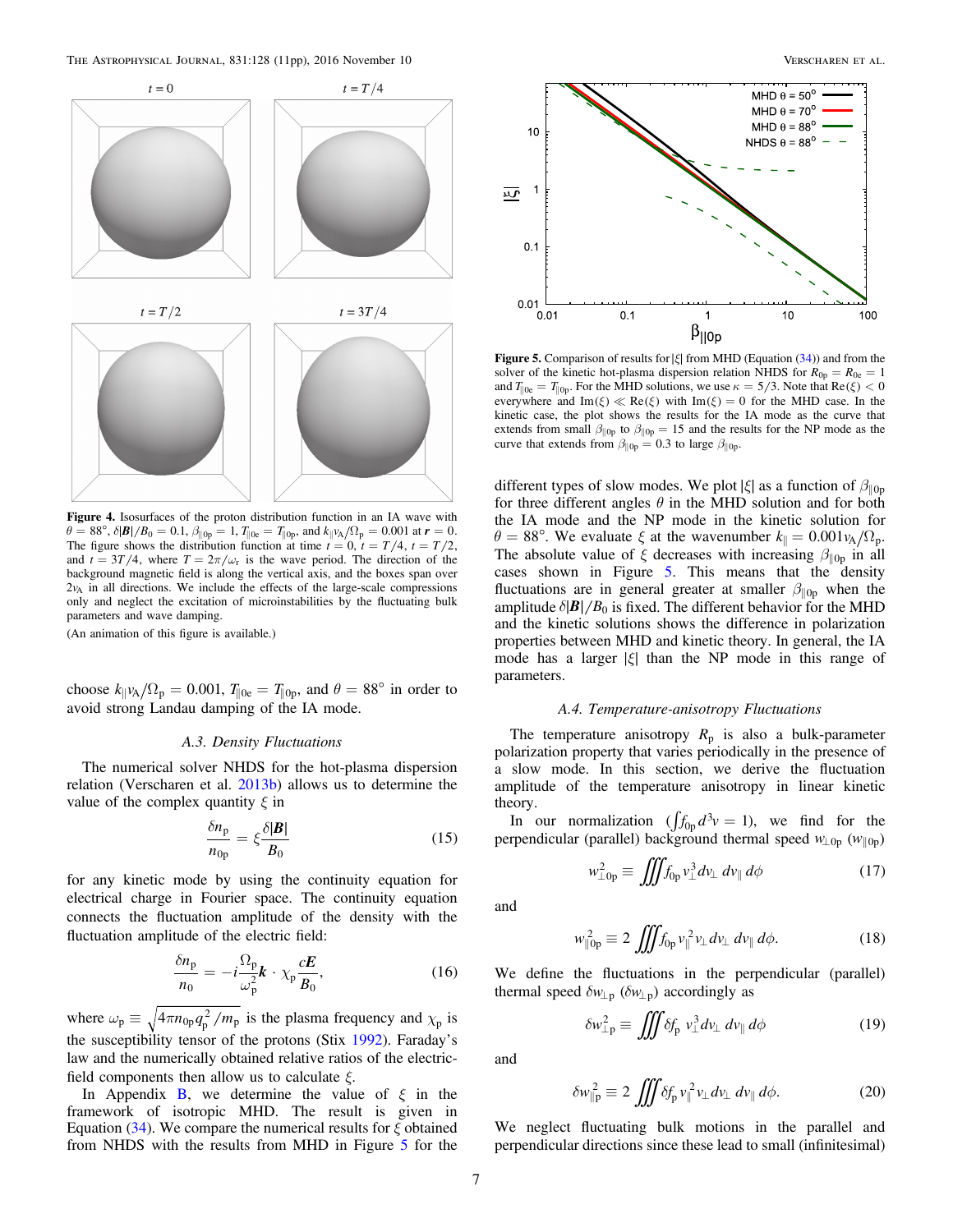<span id="page-7-2"></span>corrections to Equations  $(17)$  $(17)$  $(17)$  through  $(20)$  $(20)$  $(20)$ . We can then express the fluctuating temperature ratio as

$$
R_{\rm p}(r,\,t) = \frac{w_{\perp 0p}^2 + \delta w_{\perp p}^2(r,\,t)}{w_{\parallel 0p}^2 + \delta w_{\parallel p}^2(r,\,t)}.\tag{21}
$$

After a long but straightforward calculation, we find

$$
\delta w_{\perp p}^{2} = -\frac{2i}{k_{\parallel}w_{\parallel 0p}} \frac{q_{p}}{m_{p}} \sum_{n=-\infty}^{+\infty} \left( \left\{ E_{x} \left[ I_{n} + \lambda_{p} (I_{n}' - I_{n}) \right] \frac{n\Omega_{p}}{k_{\perp}} \right. \right. \\ \left. - iE_{y} \left[ I_{n} - I_{n}' - \frac{\lambda_{p}}{2} (I_{n} + I_{n}'') + \lambda_{p} I_{n}' \right] \frac{k_{\perp} w_{\perp 0p}^{2}}{\Omega_{p}} \right\} \\ \times \left[ Z_{0} + (R_{0p} - 1) \frac{k_{\parallel}}{\omega} Z_{1} \right] + E_{z} \left[ I_{n} + \lambda_{p} (I_{n}' - I_{n}) \right] \\ \times \left[ \left( 1 - \frac{n\Omega_{p}}{\omega} \right) R_{0p} Z_{1} + \frac{n\Omega_{p}}{\omega} Z_{1} \right] e^{-\lambda_{p}} \tag{22}
$$

and

$$
\delta w_{\parallel p}^{2} = -\frac{4i}{k_{\parallel} w_{\parallel 0p}} \frac{q_{p}}{m_{p}} \sum_{n=-\infty}^{+\infty} \times \left\{ \left[ E_{x} I_{n} \frac{n \Omega_{p}}{k_{\perp} w_{\perp 0p}^{2}} - i E_{y} (I_{n} - I_{n}') \frac{k_{\perp}}{2 \Omega_{p}} \right] \times \left[ Z_{2} + (R_{0p} - 1) \frac{k_{\parallel}}{\omega} Z_{3} \right] + E_{z} \frac{I_{n}}{w_{\parallel 0p}^{2}} \left[ 1 + \left( \frac{1}{R_{0p}} - 1 \right) \frac{n \Omega_{p}}{\omega} \right] Z_{3} \right\} e^{-\lambda_{p}}, \quad (23)
$$

<span id="page-7-4"></span>where  $\lambda_p \equiv k_\perp^2 w_{\perp 0p}^2 / 2\Omega_p^2$ ,  $I_n \equiv I_n(\lambda_p)$  denotes the modified Bessel function of order *n*, and  $Z_p$  is the plasma dispersion function,<sup>[9](#page-7-1)</sup>

$$
Z_p \equiv -\frac{k_{\parallel}}{\sqrt{\pi}} \int_{-\infty}^{+\infty} \frac{v_{\parallel}^p}{\omega - k_{\parallel} v_{\parallel} - n\Omega_p} \exp\left(-\frac{v_{\parallel}^2}{w_{\parallel}^2 \rho_p}\right) dv_{\parallel}. \quad (24)
$$

In linear theory, the amplitudes of  $E_x$ ,  $E_y$ , and  $E_z$  can be written as a constant factor times the amplitude  $\delta$ |**B**| /**B**<sub>0</sub>. In principle, linear theory is only valid for infinitesimally small amplitudes, but we linearly extrapolate the fluctuations in  $R_p$ and  $\beta_{\parallel p}$  from the small-amplitude regime to higher amplitudes. We define two complex quantities  $\alpha_{\perp}$  and  $\alpha_{\parallel}$  as

$$
\frac{\delta w_{\perp p}^2}{v_A^2} = \alpha_{\perp} \frac{\delta |\pmb{B}|}{\pmb{B}_0} \tag{25}
$$

and

$$
\frac{\delta w_{\parallel p}^2}{v_A^2} = \alpha_{\parallel} \frac{\delta |\pmb{B}|}{B_0}.
$$
 (26)

<span id="page-7-3"></span>We find the following for the fluctuating value of  $\beta_{\parallel p}$ :

$$
\beta_{\parallel p}(\boldsymbol{r},t) = \frac{1 + \xi \frac{\delta |\boldsymbol{B}|(\boldsymbol{r},t)}{B_0}}{\left[1 + \frac{\delta |\boldsymbol{B}|(\boldsymbol{r},t)}{B_0}\right]^2} \left[\beta_{\parallel 0p} + \alpha_{\parallel} \frac{\delta |\boldsymbol{B}|(\boldsymbol{r},t)}{B_0}\right].
$$
 (27)

The complex nature of the factors  $\alpha_1$  and  $\alpha_1$  represents the potential phase shift between the fluctuations in  $\delta$ |**B**| and the fluctuations in  $\delta w_{\perp p}^2$  and  $\delta w_{\parallel p}^2$ . This phase shift increases the difficulty in evaluating our model because  $R_p$  and  $\beta_{\parallel p}$  do not increase linearly in  $\delta$ |*B*| / *B*<sub>0</sub>. It is also the reason for the phase shift that is visible in the hodogram of the IA mode in Figure [2](#page-2-4).

#### A.5. Numerical Method

We create Figure [3](#page-3-1) in the following way: We fix  $k_{\parallel}v_A/\Omega_p = 0.001$ ,  $\theta = 88^\circ$ , and  $R_{0e} = 1$ . At given values for  $\beta_{\parallel 0p} = \beta_{\parallel 0e}$  and  $\delta$ |**B**|/**B**<sub>0</sub>, we solve the hot-plasma dispersion relation for  $R_{0p} = 1$ , which allows us to determine  $\xi$ ,  $\alpha_{\perp}$ , and  $\alpha_{\parallel}$ at isotropy. Then we follow the plasma parcel through  $\beta_{\parallel p} - R_p$ space by evaluating Equations  $(21)$  $(21)$  $(21)$  and  $(27)$  $(27)$  $(27)$  with  $\delta$ |*B*|(r, t)  $\propto$  cos(T) over a full wave period (i.e.,  $T = 0 ... 2\pi$ ) in 500 steps. If the plasma parcel stays in the FM/W-stable parameter regime (i.e., at maximum growth rates  $\gamma_m$  that are  $< 10^{-3} \Omega_p$  for the FM/W instability), we lower  $R_{0p}$  by a factor  $\hat{\epsilon} = 10^{1/500}$ , obtain a new set of  $\xi$ ,  $\alpha_{\perp}$ , and  $\alpha_{\parallel}$ , and follow the plasma parcel through another wave period. We repeat this procedure until the plasma reaches the isocontour for which  $\hat{\gamma}_{m} = 10^{-3} \Omega_{p}$  for the FM/W instability. The present value of  $R_{0p}$  (unless  $R_{0p} \le 0.1$  and unless  $R_p < 0$  or  $\beta_{\parallel p} < 0$  at any point during one full cycle) then gives the minimum value of the background anisotropy at the given  $\beta_{\parallel 0p}$  and  $\delta$ |*B*|/*B*<sub>0</sub>.

# <span id="page-7-0"></span>APPENDIX B THE FLUCTUATING-ANISOTROPY EFFECT IN DOUBLE-ADIABATIC MHD

In this section, we introduce an illustrating qualitative description of the fluctuating-anisotropy effect with the help of double-adiabatic MHD. Here we assume that the plasma response to the large-scale modes is described by the CGL double-adiabatic equations (Chew et al. [1956](#page-9-9)):

$$
\frac{d}{dt}\left(\frac{T_{\perp p}}{B}\right) = 0\tag{28}
$$

and

$$
\frac{d}{dt} \left( \frac{B^2 T_{\parallel p}}{n_p^2} \right) = 0.
$$
\n(29)

These equations fail to account for nonzero heat flux, which is why we describe the large-scale compressions using kinetic theory in Sections [2](#page-1-0) and [3](#page-2-0).

After some algebra, we obtain the following expressions for the differentials that describe the effect of fluctuations in B and  $n_{\rm p}$  on  $R_{\rm p}$  and  $\beta_{\rm l|p}$ :

$$
dR_{\rm p} = 3\frac{R_{\rm p}}{B}dB - 2\frac{R_{\rm p}}{n_{\rm p}}dn_{\rm p} \tag{30}
$$

<span id="page-7-1"></span>Equation ([24](#page-7-4)) defines  $Z_p$  for Im( $\omega$ ) > 0. Analytic continuation extends this definition to Im( $\omega$ )  $\leq 0$  (see, e.g., Stix [1992](#page-10-38)).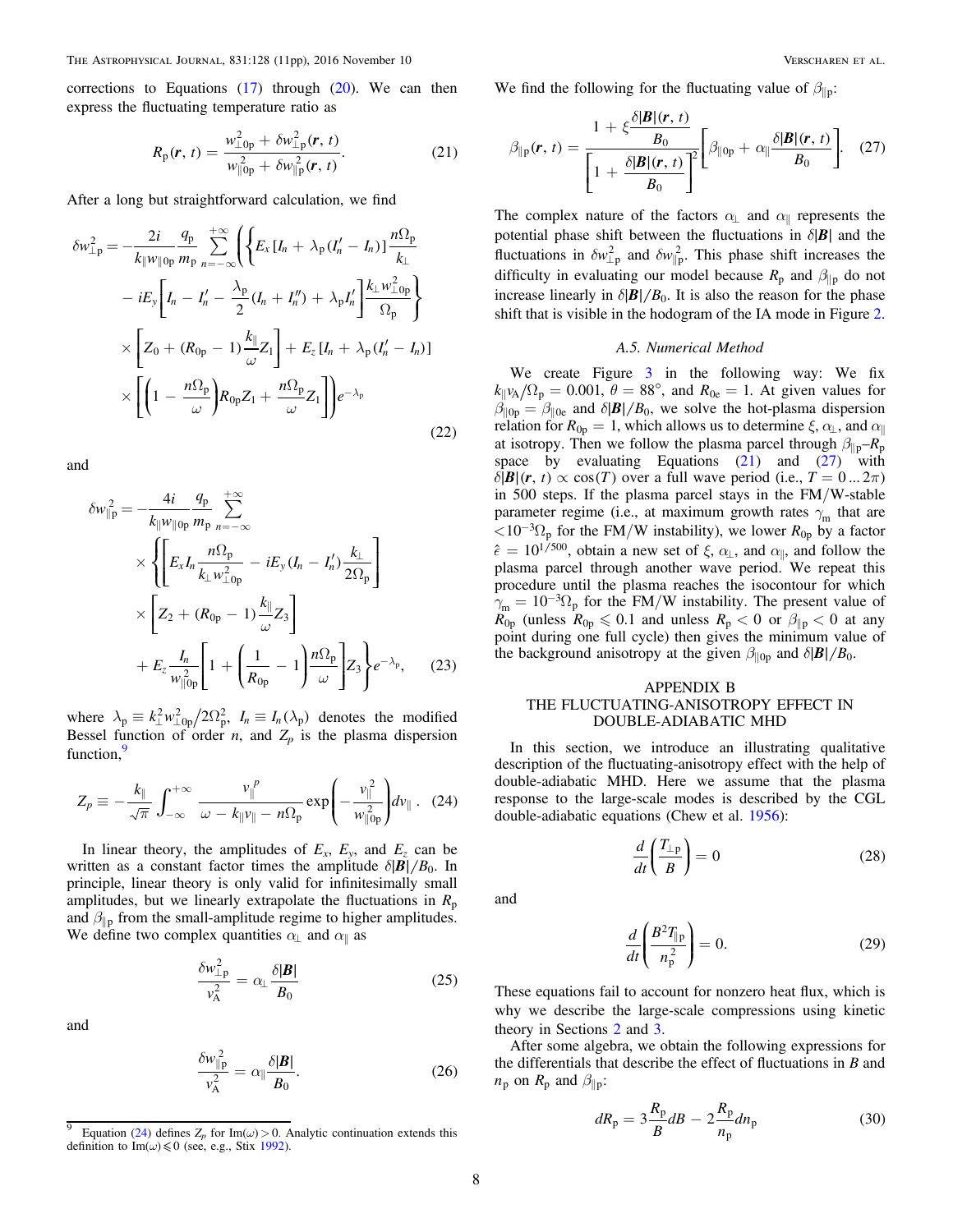and

$$
d\beta_{\parallel p} = 3 \frac{\beta_{\parallel p}}{n_p} dn_p - 4 \frac{\beta_{\parallel p}}{B} dB.
$$
 (31)

<span id="page-8-4"></span>After integration, we find

$$
R_{\rm p} = R_{0\rm p} \frac{(B/B_0)^3}{(n_{\rm p}/n_{0\rm p})^2} \tag{32}
$$

<span id="page-8-5"></span>and

$$
\beta_{\parallel p} = \beta_{\parallel 0p} \frac{(n_p/n_{0p})^3}{(B/B_0)^4},
$$
\n(33)

where the integration constants  $R_{0p}$  and  $\beta_{\parallel 0p}$  define the values<br>of *P* and  $\beta_{\parallel}$  for  $\delta$ [*P*] =  $\delta p = 0.9$  $\delta p = 0.9$ of  $R_p$  and  $\beta_{\parallel p}$  for  $\delta|\mathbf{B}| = \delta n_p = 0$ .

<span id="page-8-2"></span>The parameter  $\xi$  in Equation ([15](#page-6-4)) is a real scalar in MHD theory. With its value and Equations  $(32)$  $(32)$  $(32)$  and  $(33)$  $(33)$  $(33)$ , we express *R*<sub>p</sub> and  $\beta_{\parallel p}$  as functions of  $\delta$ |*B*| /*B*<sub>0</sub> alone. For the sake of simplicity, we take our equilibrium state to be isotropic and approximate the wave-polarization properties using isotropic MHD, which yields

$$
\xi = \frac{C_{\pm}^2}{C_{\pm}^2 - \frac{\kappa}{2}\beta_{\parallel 0p}\cos^2\theta},
$$
\n(34)

where

$$
C_{\pm}^2 \equiv \frac{1}{2} \left( 1 + \frac{\kappa}{2} \beta_{\parallel 0p} \right) \pm \frac{1}{2} \left[ \left( 1 + \frac{\kappa}{2} \beta_{\parallel 0p} \right)^2 - 4 \frac{\kappa}{2} \beta_{\parallel 0p} \cos^2 \theta \right]^{1/2}
$$
(35)

defines the phase speed of the fast (upper sign) and slow (lower sign) magnetosonic mode in units of the Alfvén speed  $v_A$ , and where  $\kappa$  is the specific heat ratio (see also Marsch [1986;](#page-10-59) Tu & Marsch [1995](#page-10-33)).

Figure [6](#page-8-0) shows the hodogram of a plasma parcel in the  $\beta_{\parallel p} - R_p$  plane for slow-mode turbulence with  $\delta$ |*B*| / *B*<sub>0</sub> = 0.07,  $R_{0p} = 0.8$ , and  $\beta_{\parallel 0p} = 1$ , which we have constructed with Equations ([32](#page-8-4)) and  $(33)$  $(33)$  $(33)$  using the thresholds from Equation ([5](#page-4-2)). In addition, we show the isocontours of constant maximum growth rate  $\gamma_{\rm m} = 10^{-3} \Omega_{\rm p}$  for the A/IC, mirror-mode, FM/W, and oblique firehose instabilities.

# <span id="page-8-1"></span>APPENDIX C ESTIMATE FOR THE MINIMUM FM/W AMPLITUDE FOR EFFECTIVE PITCH-ANGLE SCATTERING

For simplicity, we take all the FM/W wavevectors to be quasi-parallel  $(k_x^2 + k_y^2 \ll k_{\parallel}^2)$ . The general expression for the resonant pitch-angle scattering by plasma waves with righthanded polarization (i.e., FM/W modes) is then given by



<span id="page-8-0"></span>

Figure 6. Hodogram of a plasma parcel in slow-mode turbulence. The orange line shows the path of a plasma parcel in the  $\beta_{\parallel p}-R_p$  plane during a full wave period for  $\delta |\mathbf{B}| / B_0 = 0.07$ ,  $\theta = 88^\circ$ ,  $R_{0p} = 0.8$ ,  $\kappa = 5/3$ , and  $\beta_{\parallel 0p} = 1$ . The other lines show isocontours of constant maximum growth rate  $\gamma_m = 10^{-3} \Omega_p$ for four different anisotropy-driven instabilities. The blue circle marks the point  $(\beta_{\parallel 0p}, R_{0p})$ . In this plot, the large-scale compressions are treated using doubleadiabatic MHD.

<span id="page-8-8"></span>(Kennel & Engelmann [1966](#page-10-60); Stix [1992](#page-10-38); Marsch et al. [2006](#page-10-14))

$$
\frac{\partial f_{\mathbf{p}}}{\partial t} = \frac{1}{V} \int \frac{d^3 k}{(2\pi)^3} \frac{|\tilde{\mathbf{B}}_{\mathbf{F}}(\mathbf{k})|^2}{B_0^2} \frac{1}{v_{\perp}} \frac{\partial}{\partial \alpha} \left( v_{\perp} \mathcal{N}_{\mathbf{p}} \frac{\partial f_{\mathbf{p}}}{\partial \alpha} \right), \tag{36}
$$

where

$$
\frac{\partial}{\partial \alpha} = v_{\perp} \frac{\partial}{\partial v_{\parallel}} - \left( v_{\parallel} - \frac{\omega_{\rm F}}{k_{\parallel}} \right) \frac{\partial}{\partial v_{\perp}}, \tag{37}
$$

$$
\mathcal{N}_{\rm p} \equiv \pi \frac{\Omega_{\rm p}^2}{|k_{\parallel}|} \delta \bigg( \frac{\omega_{\rm F} + \Omega_{\rm p}}{k_{\parallel}} - \nu_{\parallel} \bigg),\tag{38}
$$

 $\tilde{B}_F(k)$  is the Fourier transform of the magnetic-field fluctuations of the FM/W modes,  $\omega_F$  is the real part of the FM/W wave frequency, and  $V$  is an arbitrarily large integration volume.

<span id="page-8-6"></span>We assume that when the FM/W instability is excited, linear growth and nonlinear interactions between FM/W waves generate a distribution of FM/W waves over a range of  $k_{\parallel}$  and  $\omega_F$  of order  $\Omega_p/\nu_A$  and  $\Omega_p$ , respectively, with a mean-square magnetic fluctuation given by

$$
\delta B_{\rm F}^2 = \frac{1}{V} \int \frac{d^3k}{(2\pi)^3} \ |\tilde{B}_{\rm F}(k)|^2.
$$
 (39)

We define the one-dimensional power spectrum of the FM/W waves through the equation

$$
P_{\mathcal{F}}(k_{\parallel}) \equiv \frac{1}{V} \int \frac{dk_x \, dk_y}{(2\pi)^3} \, |\tilde{\boldsymbol{B}}_{\mathcal{F}}(\boldsymbol{k})|^2, \tag{40}
$$

<span id="page-8-7"></span>in terms of which Equation ([39](#page-8-6)) becomes  $\delta B_F^2 = \int dk_{\parallel} P_F(k_{\parallel})$ . Since the FM/W power is, by assumption, spread out over an interval of  $k_{\parallel}$  values of width  $\sim \Omega_p / v_A$ , we obtain the estimate

$$
P_{\rm F}(k_{\parallel}) \sim \frac{\delta B_{\rm F}^2 v_{\rm A}}{\Omega_{\rm p}}.\tag{41}
$$

The interval of  $k_{\parallel}$  values in which FM/W waves are excited corresponds to an interval of resonant parallel proton velocities.

<span id="page-8-3"></span><sup>&</sup>lt;sup>9</sup> In addition to the following analysis of fluctuation-induced variations in  $R_p$ and  $\beta_{\parallel p}$ , these expressions also allow us to illustrate the radial evolution of  $R_p$ and  $\beta_{\parallel p}^{\parallel r}$  as a consequence of the solar-wind expansion. For this demonstration, we neglect fluctuations in B and  $n_p$  and treat  $B_0$  and  $n_0$  as the values of B and n at the distance r at which  $R_p = R_{0p}$  and  $\beta_{\parallel p} = \beta_{\parallel 0p}$ . The radial decrease in B and  $n_p$  in the solar wind suggests that  $R_p$  decreases with radial distance r from the Sun, while  $\beta_{\parallel p}$  increases with r under the first-order assumption of a radial split-monopole magnetic field and a radial flow with  $r$ -independent bulk speed, i.e.,  $B \propto r^{-2}$  and  $n_p \propto r^{-2}$  (Matteini et al. [2007,](#page-10-61) [2012](#page-10-62); Hellinger & Trávníček [2015;](#page-10-63) Hellinger et al. [2015](#page-10-52)). The split-monopole approximation breaks down at larger  $r$  due to the increasing average angle between the magnetic-field direction and the radial direction.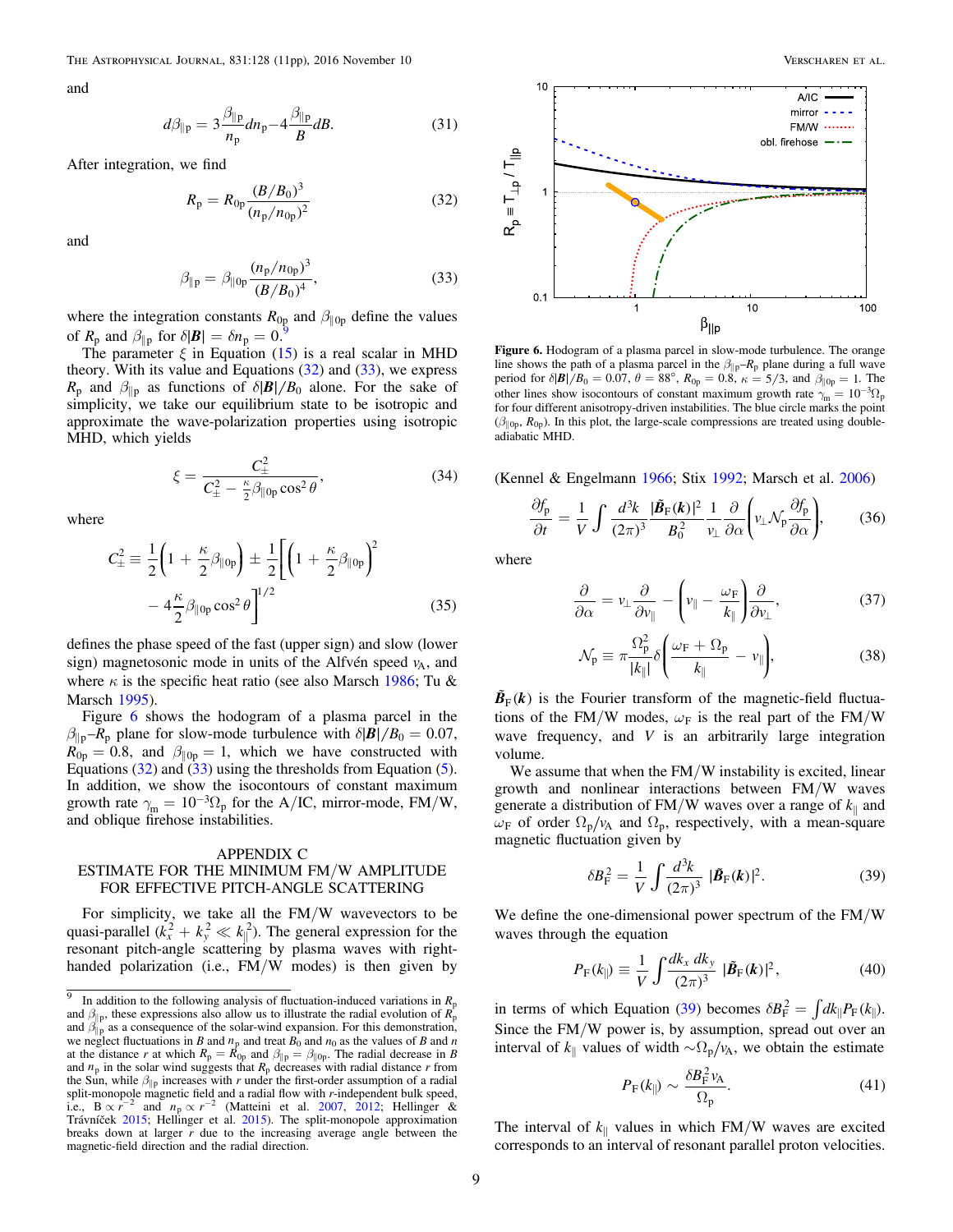These velocities are moderately super-Alfvénic (see, e.g., Quest & Shapiro [1996](#page-10-22); Verscharen et al. [2013a](#page-10-57)). For parallel velocities within this velocity interval, we can use Equation ([41](#page-8-7)) to approximate Equation  $(36)$  $(36)$  $(36)$  as

$$
\frac{\partial f_{\rm p}}{\partial t} \sim \frac{1}{\nu_{\perp}} \frac{\partial}{\partial \alpha} \left( \nu \nu_{\perp} \frac{\partial f_{\rm p}}{\partial \alpha} \right),\tag{42}
$$

where

$$
\nu \sim \Omega_{\rm p} \frac{\delta B_{\rm F}^2}{B_0^2} \tag{43}
$$

is the effective wave pitch-angle scattering rate,

$$
\frac{\partial}{\partial \alpha'} = v_{\perp} \frac{\partial}{\partial v_{\parallel}} - [v_{\parallel} - v_{\text{ph}}(v_{\parallel})] \frac{\partial}{\partial v_{\perp}}, \tag{44}
$$

and  $v_{ph}(v_{\parallel})$  is the parallel phase velocity ( $\omega_F/k_{\parallel}$ ) of the FM/W waves that are resonant with protons whose parallel velocity is  $v_{\parallel}$ .

<span id="page-9-23"></span>On the other hand, the typical timescale on which the largescale IA mode increases the temperature anisotropy is of order  $1/\omega_r$ , where  $\omega_r$  is the real-part of the IA-mode frequency. Therefore, the pitch-angle diffusion is sufficient to hold the plasma at the instability threshold provided that

$$
\frac{\delta B_{\rm F}^2}{B_0^2} \sim \frac{\omega_{\rm r}}{\Omega_{\rm p}}.\tag{45}
$$

Observations in the solar wind at 1 au show that the typical transit time for outer-scale fluctuations in the spacecraft frame is of order  $\tau \sim 3 \times 10^3$  s (Alexandrova et al. [2013;](#page-9-0) Bruno & Carbone [2013](#page-9-1)). The typical proton cyclotron frequency is  $\Omega_p \sim 3 \times 10^{-1} \text{ s}^{-1}$ . According to Taylor's hypothesis (Taylor [1938](#page-10-64); Fredricks & Coroniti [1976](#page-9-21)), the spatial scale of the fluctuations  $\lambda$  satisfies  $\lambda \sim U\tau$ , where U is the solar-wind speed. We set  $U/c_s \sim 10$  and  $k_{\parallel} \sim 1/\lambda$ . Therefore, we can estimate that

<span id="page-9-22"></span>
$$
\frac{\omega_r}{\Omega_p} \sim \frac{k_{\parallel} c_s}{\Omega_p} \sim \frac{c_s}{\lambda \Omega_p} \sim \frac{c_s}{U} \frac{1}{\tau \Omega_p} \sim 10^{-4}
$$
 (46)

for the IA waves at the outer scales of the compressive turbulence that we consider. Upon inserting Equation ([46](#page-9-22)) into Equation  $(45)$  $(45)$  $(45)$ , we find that the energy of the FM/W waves is much smaller than the energy of the IA waves, as we assumed in Section [3.](#page-2-0)

# <span id="page-9-17"></span>APPENDIX D LIMITS ON  $R_{0p}$  FOR  $\gamma_{m} = 10^{-2} \Omega_{p}$  AND  $\gamma_{m} = 10^{-4} \Omega_{p}$

We demonstrate the  $\gamma_m$  dependence of the isotropization mechanism in Figure [7,](#page-9-24) which is the same as Figure [3](#page-3-1) except that we use  $\gamma_{\rm m} = 10^{-2} \Omega_{\rm p}$ . In Figure [8,](#page-9-25) we show the same figure except that we use  $\gamma_{\rm m} = 10^{-4} \Omega_{\rm p}$ . For  $\gamma_{\rm m} = 10^{-4} \Omega_{\rm p}$ , the values for  $R_{0p}$  are greater than the values in the case with  $\gamma_{\rm m} = 10^{-3} \Omega_{\rm p}$  at the same amplitude  $\delta |\mathbf{B}| / B_0$ . It is the opposite for  $\gamma_{\rm m} = 10^{-2} \Omega_{\rm p}$ . For example, plasma with  $\beta_{\parallel 0p} = 1$  and  $\delta$ |*B*|/*B*<sub>0</sub> = 0.02 is restricted to  $R_{0p} \gtrsim 0.7$  if  $\gamma_m = 10^{-4} \Omega_p$ , whereas it would be limited to  $R_{0p} \gtrsim 0.5$  when  $\gamma_m = 10^{-3} \Omega_p$ (see Figure [3](#page-3-1)). In the case with  $\gamma_m = 10^{-2} \Omega_p$  and  $\beta_{\parallel 0p} = 1$ , it

<span id="page-9-24"></span>

**Figure 7.** Same as Figure [3](#page-3-1), except that we use  $\gamma_m = 10^{-2} \Omega_p$ .

<span id="page-9-25"></span>

**Figure 8.** Same as Figure [3](#page-3-1), except that we use  $\gamma_m = 10^{-4} \Omega_p$ .

could reach values of  $R_{0p}$  as low as ~0.1 before the fluctuatinganisotropy effect begins to isotropize the plasma.

#### REFERENCES

- <span id="page-9-0"></span>Alexandrova, O., Chen, C. H. K., Sorriso-Valvo, L., Horbury, T. S., & Bale, S. D. 2013, [SSRv](http://dx.doi.org/10.1007/s11214-013-0004-8), [178, 101](http://adsabs.harvard.edu/abs/2013SSRv..178..101A)
- <span id="page-9-5"></span>Bale, S. D., Kasper, J. C., Howes, G. G., et al. 2009, [PhRvL](http://dx.doi.org/10.1103/PhysRevLett.103.211101), [103, 211101](http://adsabs.harvard.edu/abs/2009PhRvL.103u1101B)
- <span id="page-9-13"></span>Bavassano, B., & Bruno, R. 1989, [JGR](http://dx.doi.org/10.1029/JA094iA09p11977), [94, 11977](http://adsabs.harvard.edu/abs/1989JGR....9411977B)
- <span id="page-9-16"></span>Bavassano, B., Pietropaolo, E., & Bruno, R. 2004, [AnGeo,](http://dx.doi.org/10.5194/angeo-22-689-2004) [22, 689](http://adsabs.harvard.edu/abs/2004AnGeo..22..689B)
- <span id="page-9-12"></span>Belcher, J. W., & Davis, L., Jr. 1971, [JGR](http://dx.doi.org/10.1029/JA076i016p03534), [76, 3534](http://adsabs.harvard.edu/abs/1971JGR....76.3534B)
- <span id="page-9-20"></span>Bourouaine, S., Verscharen, D., Chandran, B. D. G., Maruca, B. A., & Kasper, J. C. 2013, [ApJL,](http://dx.doi.org/10.1088/2041-8205/777/1/L3) [777, L3](http://adsabs.harvard.edu/abs/2013ApJ...777L...3B)
- <span id="page-9-1"></span>Bruno, R., & Carbone, V. 2013, [LRSP,](http://dx.doi.org/10.12942/lrsp-2013-2) [10, 2](http://adsabs.harvard.edu/abs/2013LRSP...10....2B)
- <span id="page-9-18"></span>Burlaga, L. F., & Ogilvie, K. W. 1970, [SoPh,](http://dx.doi.org/10.1007/BF00149472) [15, 61](http://adsabs.harvard.edu/abs/1970SoPh...15...61B)
- <span id="page-9-19"></span>Burlaga, L. F., Scudder, J. D., Klein, L. W., & Isenberg, P. A. 1990, [JGR](http://dx.doi.org/10.1029/JA095iA03p02229)[,](http://adsabs.harvard.edu/abs/1990JGR....95.2229B) [95, 2229](http://adsabs.harvard.edu/abs/1990JGR....95.2229B)

<span id="page-9-2"></span>Carbone, V. 2012, [SSRv](http://dx.doi.org/10.1007/s11214-012-9907-z), [172, 343](http://adsabs.harvard.edu/abs/2012SSRv..172..343C)

- <span id="page-9-10"></span>Chandran, B. D. G., Dennis, T. J., Quataert, E., & Bale, S. D. 2011, [ApJ](http://dx.doi.org/10.1088/0004-637X/743/2/197)[,](http://adsabs.harvard.edu/abs/2011ApJ...743..197C) [743, 197](http://adsabs.harvard.edu/abs/2011ApJ...743..197C)
- <span id="page-9-11"></span>Chen, C. H. K., Boldyrev, S., Xia, Q., & Perez, J. C. 2013, [PhRvL](http://dx.doi.org/10.1103/PhysRevLett.110.225002), [110,](http://adsabs.harvard.edu/abs/2013PhRvL.110v5002C) [225002](http://adsabs.harvard.edu/abs/2013PhRvL.110v5002C)
- <span id="page-9-4"></span>Chen, C. H. K., Mallet, A., Yousef, T. A., Schekochihin, A. A., & Horbury, T. S. 2011, [MNRAS,](http://dx.doi.org/10.1111/j.1365-2966.2011.18933.x) [415, 3219](http://adsabs.harvard.edu/abs/2011MNRAS.415.3219C)
- <span id="page-9-14"></span>Chernyshov, A. A., Karelsky, K. V., & Petrosyan, A. S. 2008, [ApJ,](http://dx.doi.org/10.1086/591642) [686, 1137](http://adsabs.harvard.edu/abs/2008ApJ...686.1137C)
- <span id="page-9-9"></span>Chew, G. F., Goldberger, M. L., & Low, F. E. 1956, [RSPSA,](http://dx.doi.org/10.1098/rspa.1956.0116) [236, 112](http://adsabs.harvard.edu/abs/1956RSPSA.236..112C)
- <span id="page-9-3"></span>Cho, J., & Vishniac, E. T. 2000, [ApJ](http://dx.doi.org/10.1086/309213), [539, 273](http://adsabs.harvard.edu/abs/2000ApJ...539..273C)
- <span id="page-9-21"></span>Fredricks, R. W., & Coroniti, F. V. 1976, [JGR](http://dx.doi.org/10.1029/JA081i031p05591), [81, 5591](http://adsabs.harvard.edu/abs/1976JGR....81.5591F)
- <span id="page-9-15"></span>Gary, S. P. 1993, Theory of Space Plasma Microinstabilities (New York: Cambridge Univ. Press)
- <span id="page-9-7"></span>Gary, S. P., Jian, L. K., Broiles, T. W., et al. 2016, [JGR,](http://dx.doi.org/10.1002/2015JA021935) [121, 30](http://adsabs.harvard.edu/abs/2016JGRA..121...30G)
- <span id="page-9-6"></span>Gary, S. P., & Lee, M. A. 1994, [JGR](http://dx.doi.org/10.1029/94JA00253), [99, 11297](http://adsabs.harvard.edu/abs/1994JGR....9911297G)
- <span id="page-9-8"></span>Gary, S. P., Li, H., O'Rourke, S., & Winske, D. 1998, [JGR](http://dx.doi.org/10.1029/98JA01174), [103, 14567](http://adsabs.harvard.edu/abs/1998JGR...10314567G)